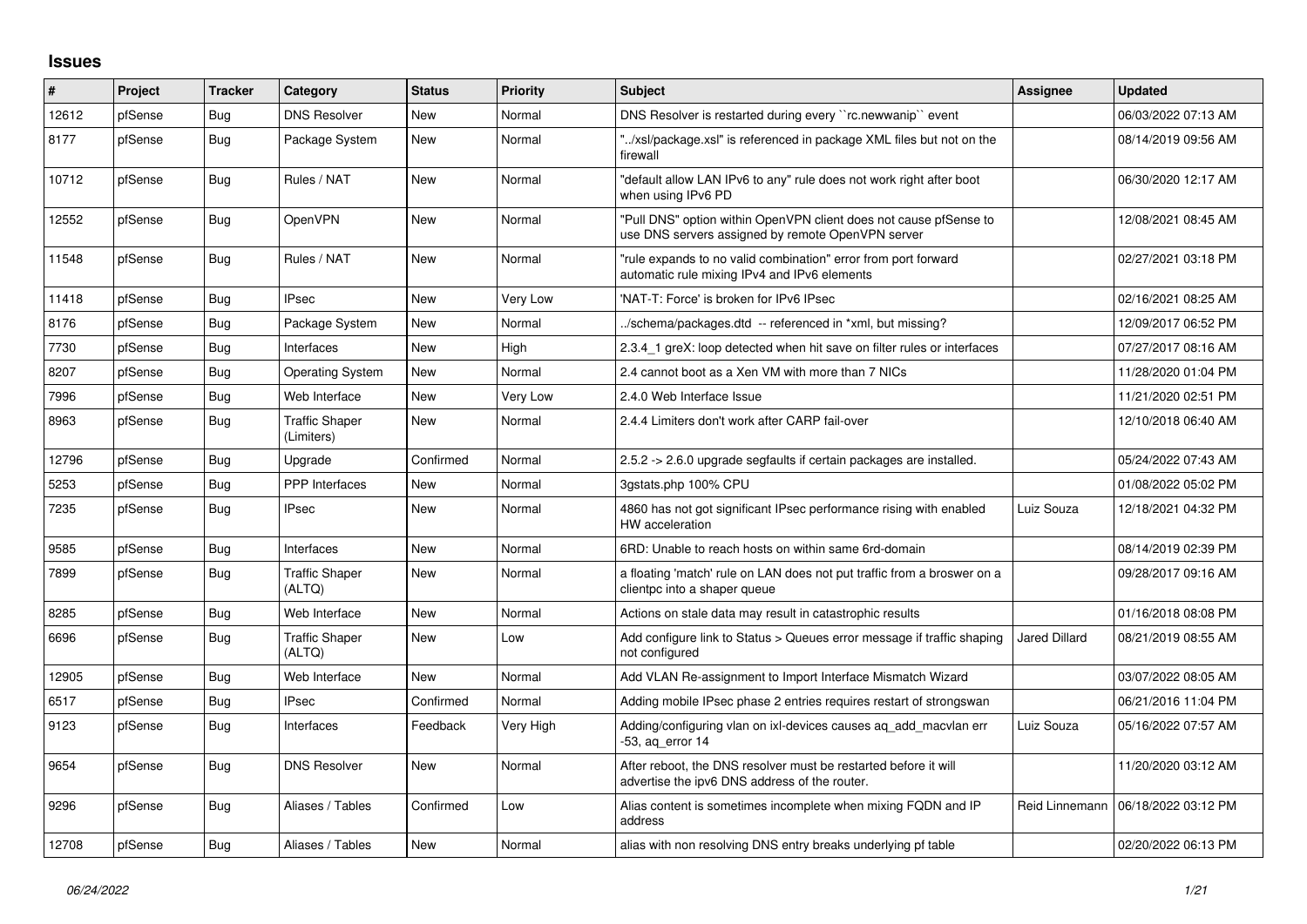| $\vert$ # | Project | <b>Tracker</b> | Category                        | <b>Status</b> | <b>Priority</b> | <b>Subject</b>                                                                                                          | <b>Assignee</b>     | <b>Updated</b>      |
|-----------|---------|----------------|---------------------------------|---------------|-----------------|-------------------------------------------------------------------------------------------------------------------------|---------------------|---------------------|
| 5629      | pfSense | Bug            | <b>IPsec</b>                    | New           | Normal          | Allow for IPsec configuration using certs without a CA                                                                  |                     | 12/31/2021 05:21 PM |
| 13215     | pfSense | Bug            | <b>Captive Portal</b>           | Assigned      | Normal          | Allowed MAC/IP/Hostname traffic counts for authorized users                                                             | Reid Linnemann      | 05/31/2022 05:31 PM |
| 4406      | pfSense | Bug            | <b>Operating System</b>         | Confirmed     | Normal          | ALTQ problems with wireless cloned interfaces                                                                           | Luiz Souza          | 11/19/2015 12:06 AM |
| 10765     | pfSense | Bug            | Authentication                  | New           | Normal          | Ampersands in Idap extended query are escaped twice                                                                     |                     | 09/02/2020 07:55 AM |
| 12632     | pfSense | Bug            | Gateways                        | <b>New</b>    | High            | Assigning a /30 WAN IP address at the console does not save the<br>gateway correctly                                    |                     | 05/17/2022 02:28 PM |
| 13289     | pfSense | Bug            | Backup / Restore                | <b>New</b>    | Low             | Attempting to restore a 0 byte "config.xml" prints an error that the file<br>cannot be read                             |                     | 06/20/2022 10:46 AM |
| 7757      | pfSense | Bug            | Backup / Restore                | New           | Normal          | Auto Config Backup fails to upload unless Default Gateway is up                                                         |                     | 08/16/2019 12:47 PM |
| 10000     | pfSense | Bug            | Dynamic DNS                     | <b>New</b>    | Normal          | Azure Dynamic DNS A and AAAA Records for Apex Zone                                                                      |                     | 03/31/2020 09:03 AM |
| 11110     | pfSense | Bug            | Backup / Restore                | New           | Normal          | Backup file should be checked before restoring a specific area                                                          |                     | 12/05/2020 02:50 PM |
| 12504     | pfSense | Bug            | Interfaces                      | New           | Normal          | BCM57412 NetXtreme-E 10Gb RDMA Ethernet controller issue                                                                |                     | 11/05/2021 04:51 AM |
| 6333      | pfSense | Bug            | Gateway Monitoring              | Confirmed     | Normal          | Bootup starts/restarts dpinger multiple times                                                                           | Luiz Souza          | 11/16/2020 01:11 PM |
| 6580      | pfSense | Bug            | <b>Operating System</b>         | Confirmed     | Normal          | Bridge with down member interface sends ICMP unreachables where<br>it shouldn't                                         |                     | 07/05/2016 05:40 PM |
| 13225     | pfSense | <b>Bug</b>     | Interfaces                      | New           | Normal          | Bridges with QinQ interfaces not properly set up at boot                                                                | <b>Viktor Gurov</b> | 05/27/2022 08:19 AM |
| 12144     | pfSense | Bug            | <b>Operating System</b>         | In Progress   | Normal          | Bug in "df -t" filtering if two filesystems use the same mountpoint                                                     | Mateusz Guzik       | 09/10/2021 10:07 AM |
| 8324      | pfSense | Bug            | Hardware / Drivers              | <b>New</b>    | Normal          | bxe cards require promisc for OSPF                                                                                      | Luiz Souza          | 05/25/2020 03:19 PM |
| 11925     | pfSense | Bug            | OpenVPN                         | <b>New</b>    | Normal          | Calling-Station-Id always set to WAN IP                                                                                 |                     | 05/14/2021 09:27 AM |
| 12542     | pfSense | Bug            | <b>Virtual IP Addresses</b>     | New           | Normal          | Cannot assign a same IPv6 Link-Local address to different interfaces                                                    |                     | 11/25/2021 01:41 AM |
| 8263      | pfSense | Bug            | <b>Traffic Shaper</b><br>(ALTQ) | <b>New</b>    | Normal          | Cannot create a nonlinear `Link Share` service curve because of: "the<br>sum of the child bandwidth higher than parent" |                     | 11/05/2020 07:31 AM |
| 8614      | pfSense | Bug            | DHCP (IPv4)                     | <b>New</b>    | Normal          | Cannot remove Additional BOOTP/DHCP Options                                                                             |                     | 08/21/2019 09:15 AM |
| 12737     | pfSense | Bug            | Certificates                    | New           | Normal          | CApath is not defined by default in curl                                                                                |                     | 05/17/2022 02:30 PM |
| 13226     | pfSense | Bug            | Captive Portal                  | Confirmed     | Normal          | Captive Portal doesn't disconnect established OpenVPN link                                                              | Reid Linnemann      | 05/30/2022 10:38 AM |
| 1675      | pfSense | Bug            | Captive Portal                  | New           | Normal          | Captive portal logout problems with pop-up blockers.                                                                    | Jared Dillard       | 03/28/2016 01:37 PM |
| 7553      | pfSense | Bug            | Captive Portal                  | Confirmed     | Very Low        | Captive portal on a parent interface blocks traffic on VLAN interfaces<br>too                                           |                     | 08/19/2018 03:15 PM |
| 12357     | pfSense | Bug            | <b>Captive Portal</b>           | <b>New</b>    | Normal          | Captive Portal popup Logout button loads full login page in popup<br>when clicked                                       |                     | 10/27/2021 12:10 PM |
| 13222     | pfSense | Bug            | UPnP/NAT-PMP                    | New           | Normal          | CARP IP does not listen for NAT-PMP packets                                                                             |                     | 05/26/2022 02:28 PM |
| 4845      | pfSense | <b>Bug</b>     | CARP                            | Confirmed     | High            | CARP preemption doesn't switch to backup where connectivity<br>between systems is lost but not NIC link                 |                     | 07/28/2015 07:55 AM |
| 11203     | pfSense | <b>Bug</b>     | Certificates                    | New           | Normal          | certificate manager very slow                                                                                           |                     | 12/31/2020 11:57 AM |
| 10729     | pfSense | Bug            | Package System                  | New           | Normal          | Certificate verification failed for pkg.freebsd.org                                                                     |                     | 07/05/2020 01:12 AM |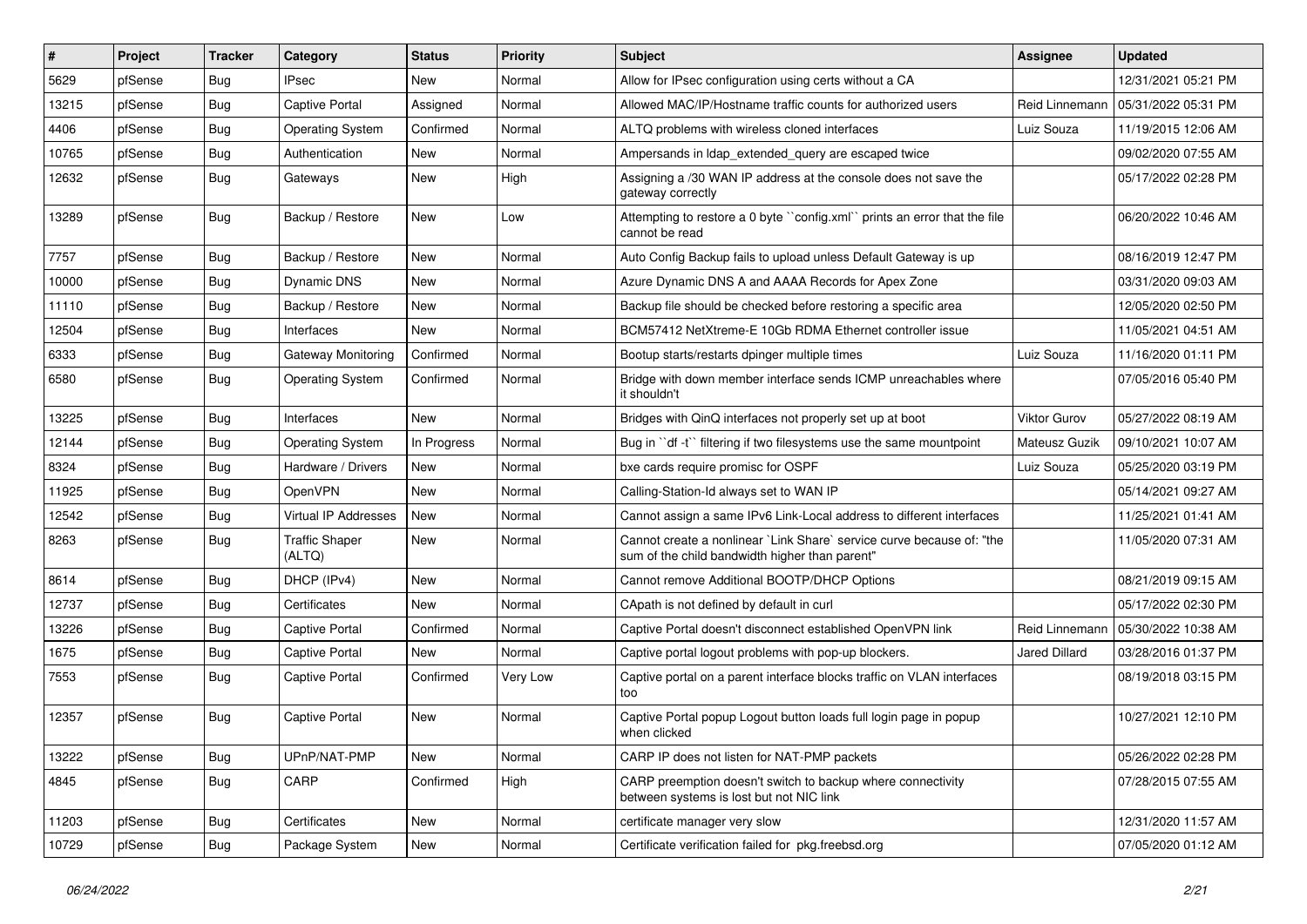| #     | Project | <b>Tracker</b> | Category                            | <b>Status</b>                 | Priority | <b>Subject</b>                                                                                  | <b>Assignee</b> | <b>Updated</b>      |
|-------|---------|----------------|-------------------------------------|-------------------------------|----------|-------------------------------------------------------------------------------------------------|-----------------|---------------------|
| 6624  | pfSense | Bug            | <b>IPsec</b>                        | Confirmed                     | Normal   | changes in IPsec config should down the connection                                              | Jim Pingle      | 08/02/2021 12:08 PM |
| 13110 | pfSense | Bug            | CARP                                | New                           | Very Low | changing CARP VIP address does not update outbound NAT interface<br>ΙP                          |                 | 05/03/2022 02:52 PM |
| 12926 | pfSense | Bug            | Interfaces                          | Feedback                      | Normal   | Changing LAGG type on CARP interfaces makes VIPs go to an "init"<br>State                       |                 | 03/10/2022 10:52 AM |
| 12539 | pfSense | Bug            | Interfaces                          | New                           | Low      | Changing VLAN ID for LAN interface in assignments silently fails.                               |                 | 11/23/2021 04:12 AM |
| 13014 | pfSense | Bug            | IPsec                               | New                           | Normal   | Charon.vici can get in a bad state                                                              | Mateusz Guzik   | 05/24/2022 05:05 PM |
| 5786  | pfSense | Bug            | Web Interface                       | New                           | Normal   | Check WebConfigurator port for conflicts                                                        |                 | 04/21/2022 12:39 PM |
| 12922 | pfSense | Bug            | DHCP (IPv4)                         | New                           | Normal   | Classless static routes received on DHCP WAN can override chosen<br>default gateway             |                 | 03/28/2022 10:08 AM |
| 11363 | pfSense | Bug            | Installer                           | New                           | Normal   | Clean Install 2.5.0 fails due to hardware incompability                                         |                 | 02/04/2021 11:06 AM |
| 12757 | pfSense | Bug            | Diagnostics                         | <b>Pull Request</b><br>Review | Very Low | Clean up /etc/inc/filter.inc use of pfctl -F                                                    |                 | 05/17/2022 02:18 PM |
| 12877 | pfSense | Bug            | <b>Dynamic DNS</b>                  | Feedback                      | Normal   | Cloudflare DynDNS fails to update more than two addresses                                       |                 | 05/29/2022 06:56 PM |
| 12942 | pfSense | Bug            | Gateways                            | New                           | Normal   | Code to kill states for old gateway when reconnecting an interface is<br>incorrect              | Jim Pingle      | 03/22/2022 01:25 PM |
| 12850 | pfSense | <b>Bug</b>     | Routina                             | New                           | Low      | Console error during boot: "route: route has not been found"                                    |                 | 02/22/2022 08:27 AM |
| 9149  | pfSense | Bug            | Package System                      | New                           | Low      | Continued issues with /tmp and /var in RAM on 2.4                                               |                 | 11/24/2018 11:56 AM |
| 10530 | pfSense | Bug            | Upgrade                             | New                           | Normal   | Convert config version to be based on product version                                           |                 | 04/21/2022 12:39 PM |
| 11268 | pfSense | Bug            | Web Interface                       | New                           | Normal   | Cookie named 'id' prevents Edit form fields being set properly                                  |                 | 09/03/2021 06:16 AM |
| 12467 | pfSense | Bug            | Captive Portal                      | New                           | Normal   | CP error on client disconnect after reboot                                                      |                 | 10/17/2021 05:35 AM |
| 6295  | pfSense | Bug            | <b>Traffic Shaper</b><br>(Limiters) | New                           | Normal   | Crash upon applying CODELQ to untagged parent interface when also<br>applied to daughter VLAN   | Luiz Souza      | 08/20/2019 02:44 PM |
| 9889  | pfSense | Bug            | Certificates                        | <b>New</b>                    | Very Low | CRL check for Intermediate CA CRLs fails                                                        | Jim Pingle      | 11/08/2019 11:03 AM |
| 6803  | pfSense | Bug            | Web Interface                       | New                           | Normal   | CSRF timeout occurs when it (probably) shouldn't                                                |                 | 11/03/2016 09:43 PM |
| 7943  | pfSense | <b>Bug</b>     | Web Interface                       | New                           | Normal   | CSS Overflow Fix for Drop Down Menus in webConfigurator                                         |                 | 11/21/2020 02:54 PM |
| 11352 | pfSense | Bug            | FreeBSD                             | New                           | Low      | CTF types > 2^15 in the pfSense kernel config results in DTrace failing                         | Scott Long      | 03/17/2021 02:52 AM |
| 9677  | pfSense | Bug            | Dashboard                           | New                           | Normal   | Dashboard hangs when widget needs data from a remote host which<br>is down                      |                 | 08/13/2019 09:15 AM |
| 6614  | pfSense | Bug            | Web Interface                       | Confirmed                     | Normal   | Dashboard high CPU usage                                                                        |                 | 07/14/2016 03:04 PM |
| 8406  | pfSense | Bug            | Dynamic DNS                         | New                           | Normal   | DDNS IPV6 Cloudflare Client does not detect PPOE address                                        |                 | 03/31/2018 11:56 AM |
| 11177 | pfSense | Bug            | Dynamic DNS                         | New                           | Normal   | DDNSv6 not using Check IP Services                                                              |                 | 12/21/2020 05:02 AM |
| 12509 | pfSense | <b>Bug</b>     | <b>OpenVPN</b>                      | New                           | Normal   | Deffered authentication does not work with auth-gen-token<br>external-auth or pusk "auth-token" |                 | 11/08/2021 04:01 AM |
| 12543 | pfSense | Bug            | Web Interface                       | Feedback                      | Normal   | Deleteing a Outbound NAT rule gave me an empty rule and displayed<br>php error in UI.           |                 | 02/14/2022 04:36 AM |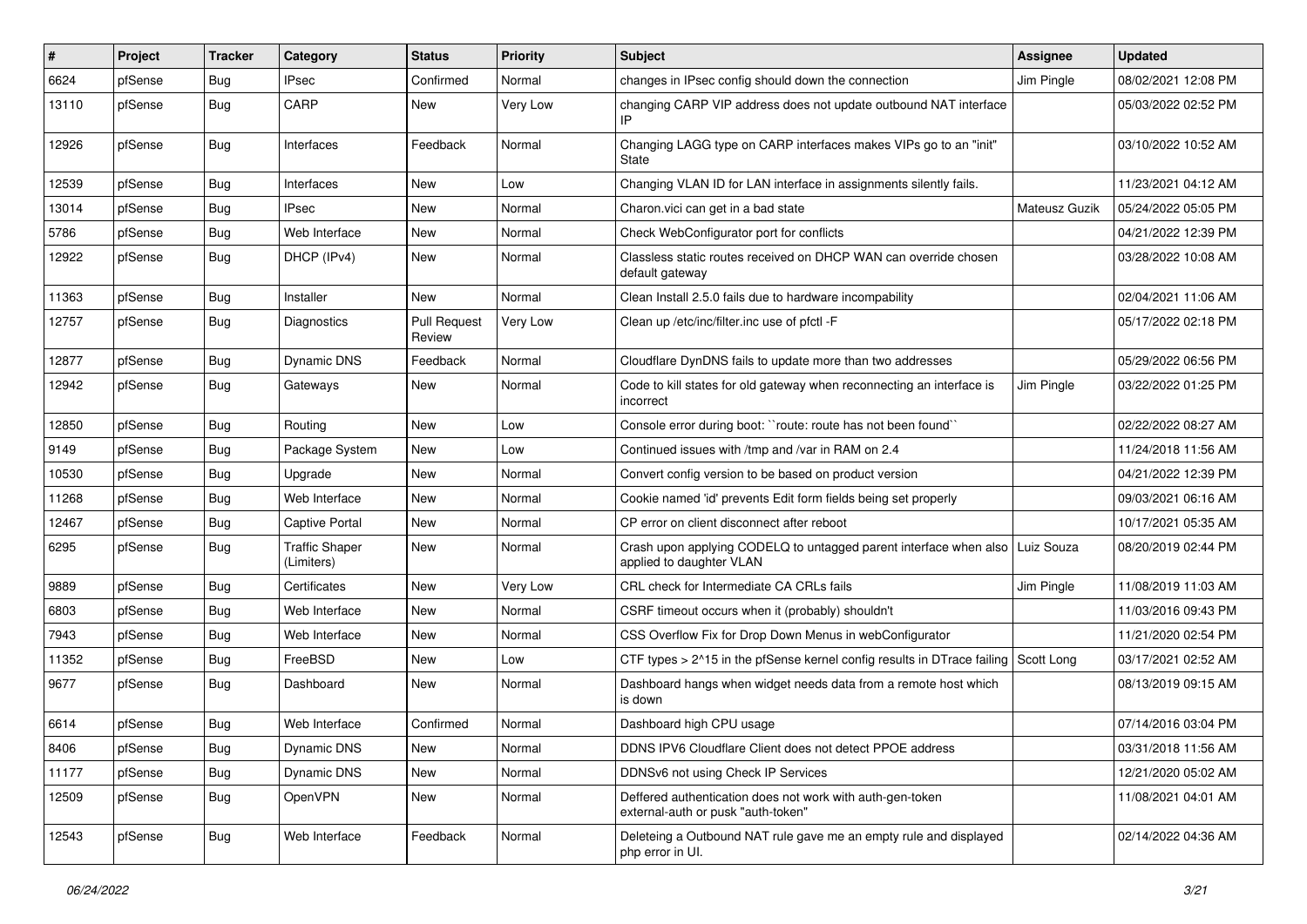| #     | Project | <b>Tracker</b> | Category                    | <b>Status</b>                 | Priority | <b>Subject</b>                                                                                   | <b>Assignee</b>     | <b>Updated</b>      |
|-------|---------|----------------|-----------------------------|-------------------------------|----------|--------------------------------------------------------------------------------------------------|---------------------|---------------------|
| 12385 | pfSense | Bug            | <b>Virtual IP Addresses</b> | <b>Pull Request</b><br>Review | Normal   | deleteVIP() does not check 1:1 NAT and Outbound NAT rules                                        | <b>Viktor Gurov</b> | 05/17/2022 02:21 PM |
| 12451 | pfSense | Bug            | Virtual IP Addresses        | New                           | Normal   | deleteVIP() does not check RFC2136 Update Source                                                 |                     | 10/13/2021 10:06 AM |
| 13263 | pfSense | Bug            | DHCP (IPv4)                 | New                           | Low      | Deleting a static DHCP entry when the related IP is not in the arp table<br>spams the log        |                     | 06/10/2022 11:18 AM |
| 13102 | pfSense | Bug            | <b>IPsec</b>                | <b>New</b>                    | Normal   | Deleting an IPSec tunnel doesn't destroy the SA (SADs/SPDs),<br>causes crash in status_ipsec.php | Viktor Gurov        | 05/20/2022 01:07 PM |
| 10822 | pfSense | Bug            | DHCP (IPv6)                 | New                           | Normal   | Deprecated IPv6 prefix won't be announced as deprecated to clients                               |                     | 08/10/2020 09:23 AM |
| 9384  | pfSense | Bug            | Interfaces                  | Confirmed                     | Normal   | devd putting "\$" before variable contents when using single quotes                              |                     | 04/21/2022 12:39 PM |
| 13273 | pfSense | Bug            | DHCP (IPv4)                 | New                           | Normal   | dhclient can use conflicting recorded leases                                                     |                     | 06/14/2022 11:07 AM |
| 13217 | pfSense | Bug            | DHCP (IPv4)                 | New                           | Normal   | dhclient using default pid file location which does not exist                                    | Viktor Gurov        | 05/26/2022 08:09 AM |
| 6362  | pfSense | Bug            | DHCP (IPv4)                 | Confirmed                     | Normal   | DHCP Client ID not used                                                                          |                     | 07/09/2021 06:30 AM |
| 8526  | pfSense | <b>Bug</b>     | Interfaces                  | New                           | Normal   | DHCP client ignores server replies when 802.1q tagging is used                                   |                     | 08/14/2019 10:52 AM |
| 13279 | pfSense | <b>Bug</b>     | Interfaces                  | New                           | Normal   | DHCP config override affects Gateway installation.                                               |                     | 06/17/2022 07:25 AM |
| 12067 | pfSense | Bug            | DHCP (IPv4)                 | New                           | Very Low | <b>DHCP Monitoring Statistics Error</b>                                                          |                     | 06/21/2021 08:39 AM |
| 7329  | pfSense | Bug            | <b>DNS Forwarder</b>        | New                           | Low      | <b>DHCP Not Updating DNS</b>                                                                     |                     | 01/21/2022 09:16 PM |
| 4680  | pfSense | Bug            | <b>DHCP Relay</b>           | New                           | Normal   | DHCP relay does not work with DHCP server on other end of<br>OpenVPN tunnel                      |                     | 05/05/2015 06:55 PM |
| 12508 | pfSense | Bug            | <b>DHCP Relay</b>           | New                           | Normal   | DHCP Relay over VPN                                                                              |                     | 11/06/2021 11:25 AM |
| 11149 | pfSense | Bug            | <b>DHCP Relay</b>           | New                           | Normal   | DHCP relay won't start with DHCP server behind gateway                                           |                     | 03/22/2021 05:13 AM |
| 3404  | pfSense | Bug            | DHCP (IPv4)                 | <b>New</b>                    | Normal   | DHCP Server Fails to Start on Interfaces that are Slow to Come<br><b>Online During Boot</b>      |                     | 02/11/2014 05:09 PM |
| 12947 | pfSense | Bug            | DHCP (IPv6)                 | New                           | Normal   | DHCP6 client does not take any action if the interface IPv6 address<br>changes during renewal    |                     | 06/19/2022 09:34 PM |
| 6691  | pfSense | Bug            | DHCP (IPv6)                 | New                           | Normal   | dhcp6c quits after only two tries if no response was received                                    |                     | 12/07/2020 04:25 PM |
| 13237 | pfSense | <b>Bug</b>     | DHCP (IPv6)                 | New                           | Normal   | dhcp6c script cannot be executed safely                                                          |                     | 06/01/2022 11:20 AM |
| 4061  | pfSense | Bug            | DHCP (IPv4)                 | Confirmed                     | Normal   | dhcpd doesn't send client-hostname to peer, breaking DHCP lease<br>registrations w/HA            |                     | 02/24/2017 08:58 PM |
| 12959 | pfSense | Bug            | DHCP (IPv4)                 | Feedback                      | Normal   | dhcplease process wrongly update host file if client-hostname is empty                           |                     | 03/28/2022 10:26 AM |
| 6051  | pfSense | Bug            | DHCP (IPv6)                 | New                           | Normal   | DHCPv6 Client Failure for additional WAN Address causes<br>2-seconds-service-restart-loop        |                     | 12/03/2020 01:08 AM |
| 10715 | pfSense | Bug            | <b>DHCP Relay</b>           | New                           | Normal   | DHCPv6 relay always uses the "first" IPv6 address of an interface                                |                     | 06/29/2020 05:01 AM |
| 8435  | pfSense | <b>Bug</b>     | Interfaces                  | New                           | Normal   | DHCPv6 unusable in certain circumstances (US AT&T Fiber, etc.)                                   |                     | 08/14/2019 10:52 AM |
| 9343  | pfSense | Bug            | DHCP (IPv4)                 | New                           | Normal   | diag_arp.php times out with large DHCPD leases table                                             |                     | 08/14/2019 01:19 PM |
| 7590  | pfSense | <b>Bug</b>     | Diagnostics                 | New                           | Normal   | diag_edit do not save when nothing to sae (in directory browse view)                             |                     | 05/20/2017 05:04 PM |
| 7589  | pfSense | Bug            | Diagnostics                 | New                           | Normal   | diag_edit.php old print_info_box                                                                 |                     | 05/20/2017 05:02 PM |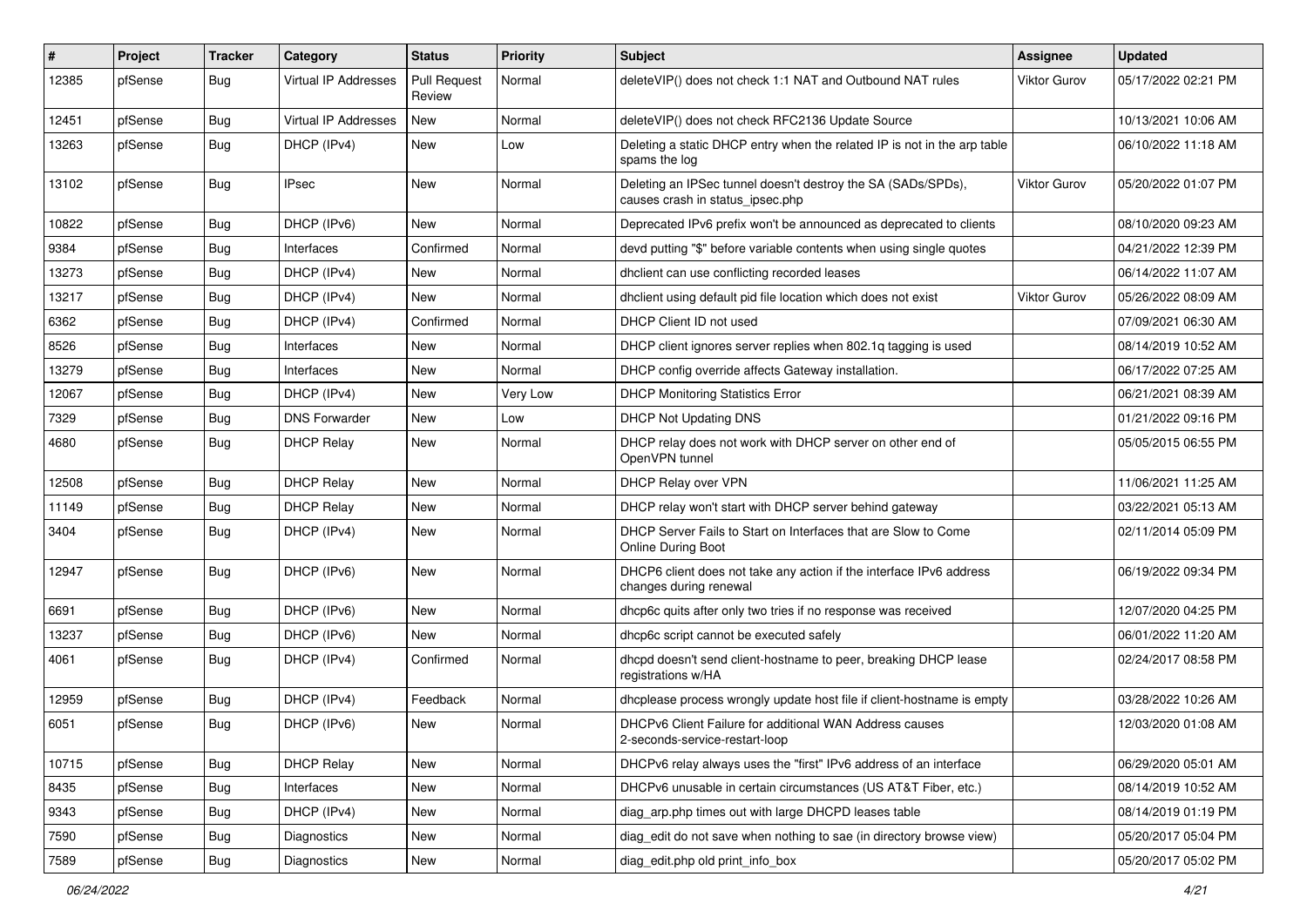| $\sharp$ | Project | <b>Tracker</b> | Category                            | <b>Status</b>                 | <b>Priority</b> | <b>Subject</b>                                                                                            | <b>Assignee</b>                | <b>Updated</b>      |
|----------|---------|----------------|-------------------------------------|-------------------------------|-----------------|-----------------------------------------------------------------------------------------------------------|--------------------------------|---------------------|
| 7476     | pfSense | Bug            | Logging                             | New                           | Normal          | Dirty buffer used to build log messages?                                                                  |                                | 04/17/2017 09:51 PM |
| 7314     | pfSense | Bug            | <b>RRD Graphs</b>                   | New                           | Low             | Discrepancy in ntp monitoring view                                                                        |                                | 02/24/2017 08:37 PM |
| 2367     | pfSense | Bug            | Rules / NAT                         | New                           | Normal          | display negate rules in firewall_rules.php and evaluate when added                                        |                                | 05/07/2012 06:11 PM |
| 13254    | pfSense | Bug            | <b>DNS Resolver</b>                 | New                           | Normal          | DNS resolver does not update "unbound.conf" file during link down<br>events                               |                                | 06/08/2022 07:55 AM |
| 1819     | pfSense | Bug            | <b>DNS Resolver</b>                 | New                           | Normal          | DNS Resolver Not Registering DHCP Server Specified Domain Name                                            | Luiz Souza                     | 04/28/2022 01:53 PM |
| 11147    | pfSense | Bug            | Dynamic DNS                         | New                           | Normal          | Domeneshop DynDNS IPv4 and IPv6                                                                           |                                | 12/09/2020 11:47 PM |
| 8192     | pfSense | Bug            | Gateway Monitoring                  | <b>New</b>                    | Low             | dpinger - Change in ISP link-local IPv6 address drops connectivity                                        | Luiz Souza                     | 11/05/2020 07:31 AM |
| 13267    | pfSense | Bug            | OpenVPN                             | New                           | Normal          | dpinger continues to run on OpenVPN gateway after OpenVPN<br>service is stopped.                          |                                | 06/12/2022 02:49 PM |
| 12829    | pfSense | Bug            | <b>Traffic Shaper</b><br>(Limiters) | Feedback                      | Normal          | Dummynet kernel module fails to load after upgrade.                                                       |                                | 03/17/2022 09:26 AM |
| 8432     | pfSense | Bug            | Dynamic DNS                         | <b>New</b>                    | Normal          | Dynamic DNS Client gives an error that it can't find IPv6 address when<br>WAN interface is a LAGG         |                                | 09/17/2020 05:23 AM |
| 6493     | pfSense | Bug            | Web Interface                       | Confirmed                     | Normal          | Dynamic DNS clients slow page load                                                                        |                                | 06/17/2016 03:43 AM |
| 7551     | pfSense | Bug            | Rules / NAT                         | <b>New</b>                    | Normal          | Dynamic IPsec endpoints not added to rule set after WAN down/up                                           |                                | 05/16/2017 02:26 PM |
| 13240    | pfSense | Bug            | Rules / NAT                         | New                           | Normal          | Dynamic NPt entry UI has a couple quirks                                                                  |                                | 06/02/2022 09:32 PM |
| 9664     | pfSense | Bug            | <b>Dynamic DNS</b>                  | New                           | Normal          | DynDNS and Dual-wan problem with CloudFlare (works with No-Ip)                                            |                                | 08/03/2019 10:00 AM |
| 9805     | pfSense | Bug            | <b>Dynamic DNS</b>                  | New                           | Normal          | dynDNS cloudflare multiple entries                                                                        |                                | 10/02/2019 04:51 PM |
| 13298    | pfSense | Bug            | Dynamic DNS                         | <b>Pull Request</b><br>Review | Normal          | Dynv6 does not check response code when updating                                                          | <b>Tiago Beling</b><br>d'Avila | 06/24/2022 07:47 AM |
| 12705    | pfSense | Bug            | <b>IPsec</b>                        | Incomplete                    | Normal          | ECDSA certificate does not work for IPSec VPN phase 1                                                     |                                | 01/24/2022 03:22 PM |
| 3465     | pfSense | Bug            | <b>Traffic Shaper</b><br>(ALTQ)     | New                           | Normal          | Editing Traffic Shaper queues causes status_queues.php error                                              |                                | 02/19/2014 01:53 AM |
| 13224    | pfSense | Bug            | Notifications                       | New                           | Normal          | Email notification flood when UPS (NUT) and WAN send notifications                                        |                                | 05/27/2022 01:58 AM |
| 8570     | pfSense | Bug            | <b>XML Parser</b>                   | New                           | Normal          | Empty (dn)shaper config gets populated with newline                                                       |                                | 08/20/2019 02:45 PM |
| 8050     | pfSense | Bug            | Interfaces                          | New                           | High            | Enabling bridge while interfaces have link freezes console                                                |                                | 11/03/2017 04:38 PM |
| 13288    | pfSense | Bug            | Configuration<br>Backend            | New                           | Normal          | Encode FreeRADIUS Custom Options                                                                          |                                | 06/20/2022 10:36 AM |
| 7977     | pfSense | Bug            | Translations                        | New                           | Normal          | English text shown in stead of translated text (Routing - Gateway<br>groups - edit)                       |                                | 08/21/2019 11:28 AM |
| 13280    | pfSense | Bug            | Unknown                             | New                           | Normal          | Entries duplicated in /boot/loader.conf                                                                   |                                | 06/19/2022 11:11 AM |
| 13068    | pfSense | <b>Bug</b>     | Aliases / Tables                    | New                           | Normal          | Error loading rules when URL Table IPs content is empty                                                   |                                | 04/17/2022 09:07 PM |
| 8004     | pfSense | Bug            | <b>NAT Reflection</b>               | New                           | Normal          | Error notice for a deleted NAT that had a RULE or an existing NAT<br>which is claimed to have no NAT port |                                | 10/24/2017 06:39 PM |
| 9690     | pfSense | Bug            | Interfaces                          | New                           | Normal          | Ethernet flow control should be disabled by default                                                       |                                | 08/19/2019 06:45 PM |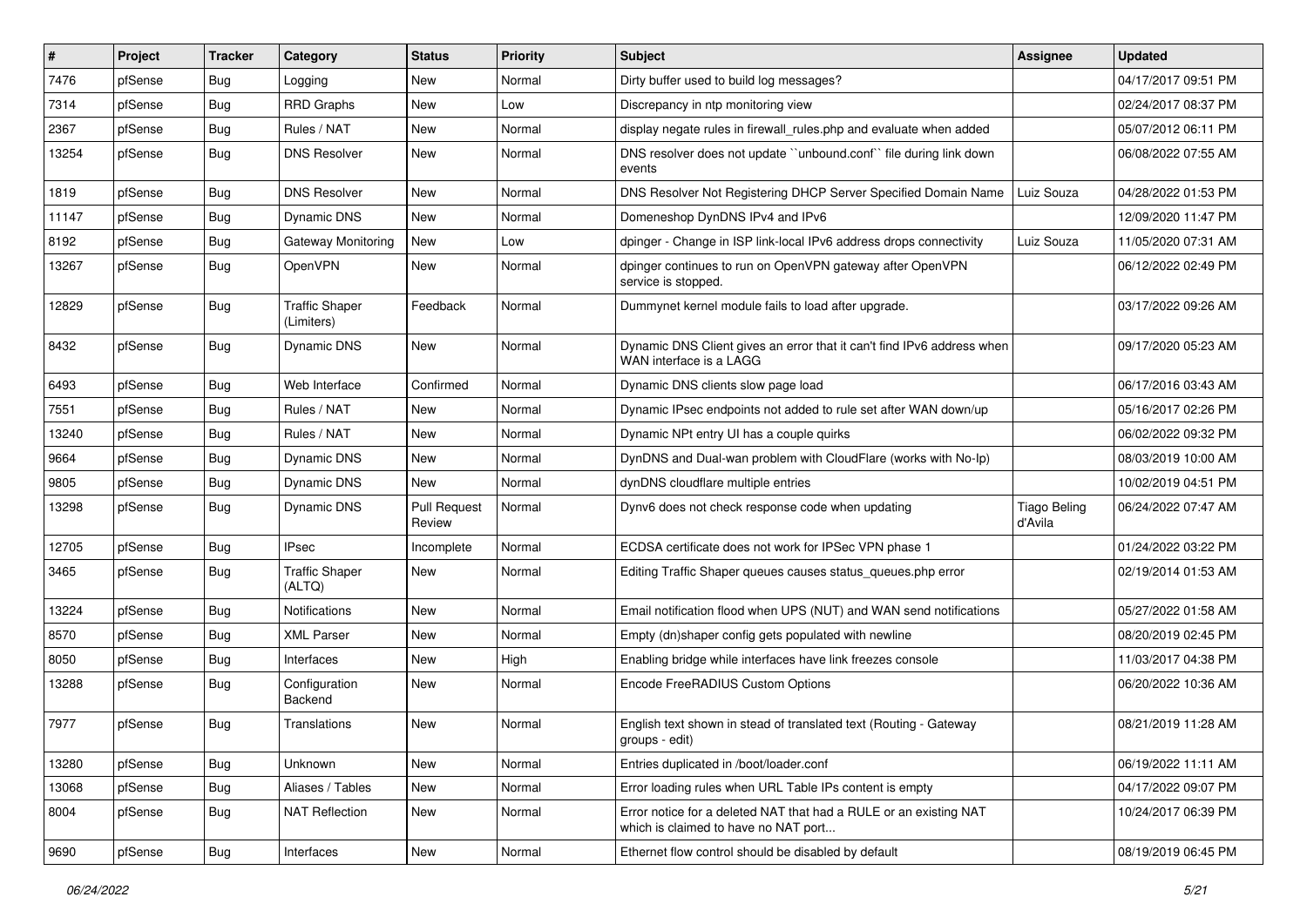| #     | Project | <b>Tracker</b> | Category                        | <b>Status</b>                 | <b>Priority</b> | <b>Subject</b>                                                                                                                      | <b>Assignee</b>     | <b>Updated</b>      |
|-------|---------|----------------|---------------------------------|-------------------------------|-----------------|-------------------------------------------------------------------------------------------------------------------------------------|---------------------|---------------------|
| 9241  | pfSense | Bug            | Interfaces                      | New                           | Normal          | Ethernet link cycles up/down if "auto-negotiate" is explicitly selected in<br>interface configuration                               |                     | 12/31/2018 08:36 PM |
| 4298  | pfSense | Bug            | SNMP                            | Assigned                      | Very Low        | Excessive errors from snmpd                                                                                                         | Luiz Souza          | 09/13/2020 08:21 AM |
| 12519 | pfSense | Bug            | Authentication                  | New                           | Normal          | Fail authentication using special character in password via the LDAP<br>connector                                                   |                     | 11/12/2021 07:39 AM |
| 5658  | pfSense | Bug            | Captive Portal                  | Confirmed                     | Low             | Files with the same name cannot be uploaded to multiple captive<br>portal zones                                                     |                     | 12/18/2015 07:19 PM |
| 13067 | pfSense | Bug            | <b>FilterDNS</b>                | New                           | Normal          | filterdns resolve interval is twice the intended value                                                                              |                     | 04/17/2022 07:45 PM |
| 12056 | pfSense | Bug            | Logging                         | New                           | Normal          | Filterlog says "Unknown Option %u"                                                                                                  |                     | 06/18/2021 05:51 AM |
| 10493 | pfSense | Bug            | <b>IPsec</b>                    | New                           | Normal          | filter_get_vpns_list() issues                                                                                                       |                     | 05/06/2020 01:07 AM |
| 12857 | pfSense | <b>Bug</b>     | Gateways                        | New                           | Normal          | Firewall gateway goes away when making changes to Bridge0 device                                                                    |                     | 02/27/2022 11:20 AM |
| 10701 | pfSense | Bug            | Web Interface                   | New                           | Very Low        | Firewall Log too wide with Rule Description Column                                                                                  |                     | 06/25/2020 07:36 AM |
| 12673 | pfSense | Bug            | Dashboard                       | <b>Pull Request</b><br>Review | Normal          | Firewall Logs Widget fails to update at intervals below 5 seconds.                                                                  | Viktor Gurov        | 05/17/2022 02:20 PM |
| 11566 | pfSense | Bug            | Web Interface                   | <b>New</b>                    | Low             | Firewall Maximum Table Entries "default size" is whatever is entered                                                                |                     | 02/27/2021 10:01 AM |
| 13144 | pfSense | Bug            | Rules / NAT                     | New                           | Very Low        | Firewall rule entries can get out of sync when entries are deleted while<br>other administrators are editing entries simultaneously |                     | 05/10/2022 07:26 AM |
| 4479  | pfSense | Bug            | <b>Operating System</b>         | New                           | Normal          | Firewall rules won't match GRE interface after applying IPSEC<br>transport encryption on GRE tunnel                                 | Luiz Souza          | 08/20/2021 08:46 AM |
| 7373  | pfSense | Bug            | Rules / NAT                     | New                           | Normal          | Firewall schedules GUI needs to be redone from scratch                                                                              |                     | 08/21/2019 08:56 AM |
| 13051 | pfSense | Bug            | <b>Traffic Shaper</b><br>(ALTQ) | <b>New</b>                    | Normal          | Firewall traffic shaper by interface selection unknow                                                                               |                     | 04/12/2022 07:03 AM |
| 11232 | pfSense | Bug            | <b>Operating System</b>         | New                           | Normal          | Fix pfSense fsync                                                                                                                   |                     | 01/08/2021 08:53 AM |
| 13046 | pfSense | Bug            | Rules / NAT                     | New                           | Normal          | Floating rule applied to IPv6 interface with a SLAAC DHCPv6 gateway<br>reports error on boot                                        |                     | 04/11/2022 09:50 AM |
| 6627  | pfSense | Bug            | Rules / NAT                     | <b>New</b>                    | Normal          | floating tab match rules ignore quick action so should be removed                                                                   |                     | 07/18/2016 02:15 PM |
| 12920 | pfSense | Bug            | Gateway Monitoring              | <b>Pull Request</b><br>Review | Normal          | Gateway behavior differs when the gateway does not exist in<br>config.xml                                                           | <b>Viktor Gurov</b> | 06/12/2022 01:27 PM |
| 3132  | pfSense | Bug            | Gateway Monitoring              | In Progress                   | Normal          | Gateway events for IPv6 affect IPv4 services and vice versa                                                                         | Viktor Gurov        | 05/10/2022 03:10 PM |
| 11960 | pfSense | <b>Bug</b>     | Gateway Monitoring              | Feedback                      | Normal          | Gateway Monitoring Traffic Goes Out Default Gateway                                                                                 |                     | 12/20/2021 05:43 AM |
| 3312  | pfSense | Bug            | IPsec                           | New                           | Normal          | Gateway on IPsec rules is not functional in pf                                                                                      |                     | 01/28/2020 10:09 PM |
| 8343  | pfSense | Bug            | Gateways                        | New                           | Normal          | Gateway Routes (Default Routes) not removed in Kernel when<br>removed from GUI                                                      |                     | 05/14/2020 01:22 AM |
| 7289  | pfSense | Bug            | Certificates                    | New                           | Low             | Generating 4096bit Certificate                                                                                                      |                     | 08/14/2019 09:56 AM |
| 7821  | pfSense | Bug            | DHCP (IPv6)                     | New                           | Normal          | GIF does not support broadcast                                                                                                      |                     | 08/29/2017 10:50 AM |
| 11872 | pfSense | Bug            | Interfaces                      | New                           | Normal          | gif interfaces reporting incorrect traffic counters                                                                                 |                     | 12/30/2021 04:00 AM |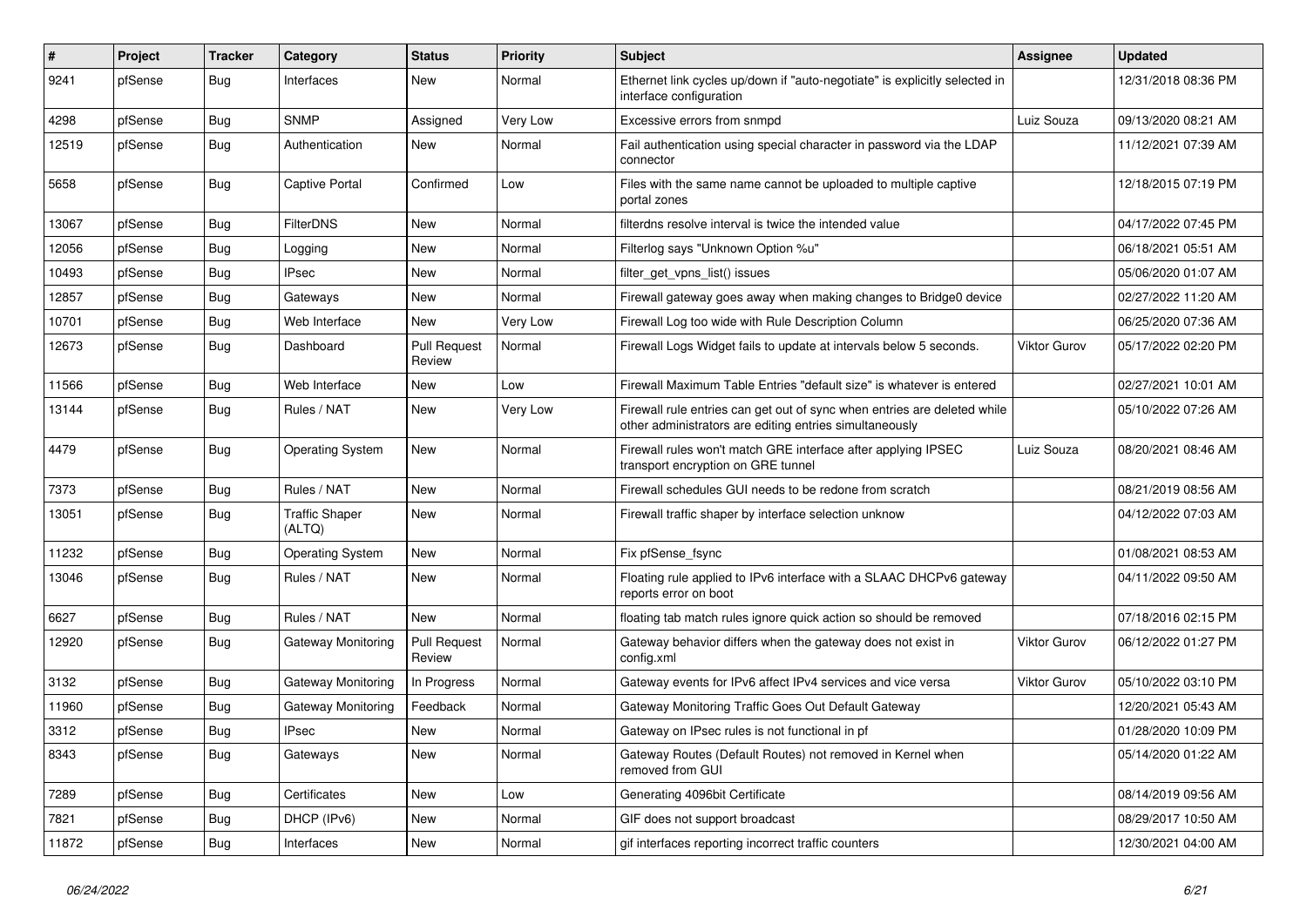| $\sharp$ | Project | <b>Tracker</b> | Category                        | <b>Status</b>                 | <b>Priority</b> | <b>Subject</b>                                                                                       | <b>Assignee</b>     | <b>Updated</b>      |
|----------|---------|----------------|---------------------------------|-------------------------------|-----------------|------------------------------------------------------------------------------------------------------|---------------------|---------------------|
| 13218    | pfSense | Bug            | Interfaces                      | <b>Pull Request</b><br>Review | Normal          | GIF-based interface MTU is assigned to parent interface on boot when<br>parent interface is a LAGG   | <b>Viktor Gurov</b> | 05/27/2022 05:25 AM |
| 11992    | pfSense | Bug            | Virtual IP Addresses            | Confirmed                     | High            | GRE Tunnel - Does not work with a virtual IP as endpoint                                             |                     | 06/04/2021 01:16 AM |
| 12225    | pfSense | Bug            | Authentication                  | <b>Pull Request</b><br>Review | Normal          | Group membership field is not needed for remote groups                                               | <b>Viktor Gurov</b> | 05/17/2022 02:21 PM |
| 12483    | pfSense | Bug            | Configuration<br><b>Backend</b> | New                           | Normal          | GUI creates inconsistent config.xml                                                                  |                     | 10/23/2021 06:48 AM |
| 11666    | pfSense | Bug            | Logging                         | <b>New</b>                    | Normal          | GUI Firewall log search not parsing filter.log beyond hard coded limit                               |                     | 03/12/2021 11:38 AM |
| 12249    | pfSense | <b>Bug</b>     | Backup / Restore                | New                           | Normal          | HAProxy causing failed ACB backups                                                                   |                     | 11/15/2021 11:58 PM |
| 5887     | pfSense | Bug            | Interfaces                      | Confirmed                     | Normal          | hardware_offloading_applyflags sets/unsets most values when<br>already set correctly                 |                     | 07/06/2016 03:31 PM |
| 2308     | pfSense | Bug            | <b>Traffic Shaper</b><br>(ALTQ) | New                           | Normal          | HFSC WebUI doesn't check for "Bandwidth" setting                                                     |                     | 12/04/2012 07:12 PM |
| 12720    | pfSense | <b>Bug</b>     | Rules / NAT                     | <b>Pull Request</b><br>Review | Normal          | Hide the "tag" field on non-floating tabs                                                            | Viktor Gurov        | 01/24/2022 03:11 PM |
| 7665     | pfSense | Bug            | Aliases / Tables                | <b>New</b>                    | Normal          | Host range validation for Aliases is not strict enough                                               |                     | 08/21/2019 11:01 AM |
| 6398     | pfSense | Bug            | Configuration<br>Backend        | New                           | Normal          | If config cannot be loaded due to corruption or bug, it isn't handled<br>gracefully (just stops)     |                     | 08/13/2019 01:23 PM |
| 10150    | pfSense | <b>Bug</b>     | <b>IGMP Proxy</b>               | New                           | Normal          | IGMP Proxy does not scale to hundreds of streams                                                     |                     | 01/03/2020 02:56 AM |
| 13276    | pfSense | Bug            | <b>IGMP Proxy</b>               | New                           | Normal          | IGMP Proxy Error Message for Logging Links to System Log Instead<br>of Routing Log                   |                     | 06/16/2022 07:48 PM |
| 13277    | pfSense | Bug            | <b>IGMP Proxy</b>               | New                           | Normal          | IGMP Proxy webConfigurator Page Always Produces Error                                                |                     | 06/16/2022 07:50 PM |
| 2335     | pfSense | Bug            | <b>Operating System</b>         | New                           | Normal          | IGMPProxy and CARP Results in System Instability Upon Reboot                                         |                     | 07/19/2014 10:25 PM |
| 3382     | pfSense | <b>Bug</b>     | <b>IGMP Proxy</b>               | <b>New</b>                    | Normal          | IGMPPROXY fails with more than 32 interfaces                                                         |                     | 07/12/2016 11:01 PM |
| 9338     | pfSense | Bug            | <b>IGMP Proxy</b>               | New                           | Normal          | igmpproxy ignoring downstream vlan interface                                                         |                     | 02/22/2019 03:48 AM |
| 8711     | pfSense | Bug            | <b>IGMP Proxy</b>               | <b>New</b>                    | Normal          | igmpproxy with PPPoE Interfaces                                                                      |                     | 07/28/2018 09:21 AM |
| 12079    | pfSense | <b>Bug</b>     | <b>IGMP Proxy</b>               | <b>New</b>                    | Normal          | IGMPProxy: kernel panic, Sleeping thread owns a non-sleepable lock                                   | Mateusz Guzik       | 05/10/2022 03:14 PM |
| 12875    | pfSense | Bug            | Package System                  | New                           | Normal          | Import zabbix-agent6 and zabbix-proxy6 from FreeBSD Ports                                            |                     | 05/28/2022 06:50 PM |
| 11730    | pfSense | Bug            | Web Interface                   | New                           | Normal          | Improve visibility of option selections in dark themes                                               |                     | 03/25/2021 09:38 PM |
| 5091     | pfSense | Bug            | Rules / NAT                     | Confirmed                     | Very Low        | In rule creation destination ports fields (from and to) are too small to<br>read ports aliases names |                     | 01/07/2020 07:48 AM |
| 9035     | pfSense | <b>Bug</b>     | Rules / NAT                     | New                           | Normal          | Inactive Interfaces are Hidden in Firewall Rules                                                     |                     | 08/14/2019 12:39 PM |
| 10952    | pfSense | Bug            | Rules / NAT                     | New                           | Low             | Inconsistency in Subnet Defaults Between Firewall Rules and<br>Interface Address Assignments         |                     | 10/09/2020 12:50 PM |
| 7402     | pfSense | <b>Bug</b>     | Web Interface                   | New                           | Normal          | Inconsistent use of htmlentities validation checks                                                   |                     | 03/21/2017 08:58 AM |
| 8500     | pfSense | Bug            | Dynamic DNS                     | New                           | Low             | Incorrect categorization of status/info messages from phpDynDNS                                      |                     | 08/16/2019 12:50 PM |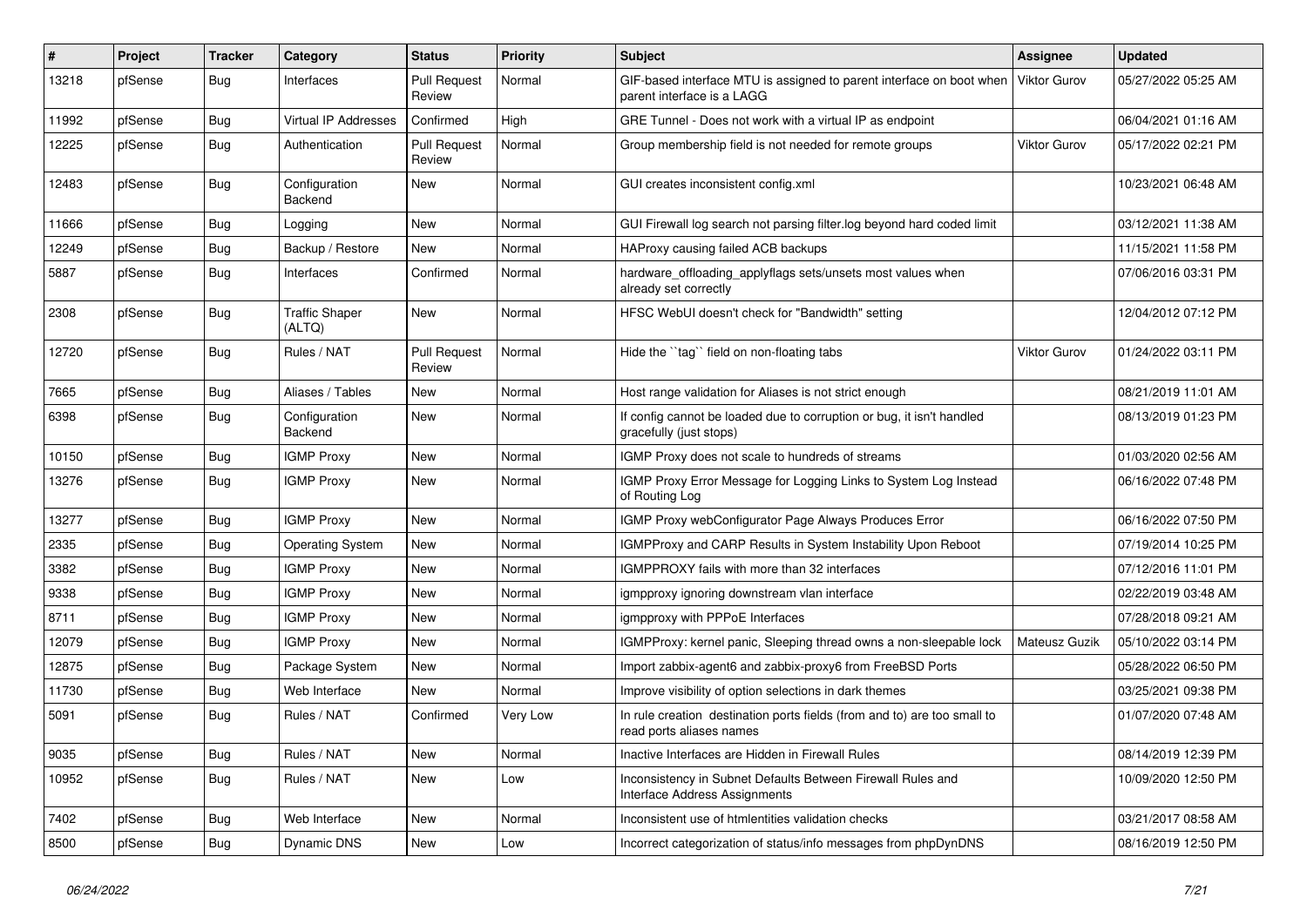| #     | Project | <b>Tracker</b> | Category                        | <b>Status</b>                 | <b>Priority</b> | <b>Subject</b>                                                                                            | <b>Assignee</b>        | <b>Updated</b>      |
|-------|---------|----------------|---------------------------------|-------------------------------|-----------------|-----------------------------------------------------------------------------------------------------------|------------------------|---------------------|
| 13295 | pfSense | Bug            | Gateway Monitoring              | <b>Pull Request</b><br>Review | Normal          | Incorrect function parameters for "get_dpinger_status()" call in<br>`gwlb.inc`                            |                        | 06/24/2022 07:25 AM |
| 5413  | pfSense | Bug            | <b>DNS Resolver</b>             | Confirmed                     | High            | Incorrect Handling of Unbound Resolver [service restarts, cache loss,<br><b>DNS</b> service interruption] |                        | 06/19/2022 11:11 PM |
| 11717 | pfSense | <b>Bug</b>     | Rules / NAT                     | New                           | Normal          | Incorrect port forwarding rules if Destination port alias is not equal to<br>Redirect target port alias   |                        | 03/22/2021 06:06 AM |
| 8179  | pfSense | Bug            | DHCP (IPv4)                     | Feedback                      | Normal          | Incorrect reverse DNS zone in DHCP server config for<br>non-octet-aligned subnet mask                     | Renato Botelho         | 02/09/2022 11:17 PM |
| 11174 | pfSense | Bug            | <b>Traffic Shaper</b><br>(ALTQ) | Feedback                      | Normal          | Incorrect traffic shaping on pppoe interface                                                              |                        | 12/21/2020 11:21 PM |
| 13158 | pfSense | Bug            | Web Interface                   | New                           | Normal          | Input validation error when applying limiter changes                                                      |                        | 05/14/2022 05:32 PM |
| 12259 | pfSense | Bug            | <b>Operating System</b>         | New                           | Normal          | Intel em NICs Suffering Performance Degradation on FreeBSD12                                              |                        | 02/25/2022 09:28 PM |
| 4740  | pfSense | <b>Bug</b>     | Wireless                        | New                           | Normal          | Intel wireless kernel panic in infrastructure mode with WPA                                               |                        | 11/13/2020 08:38 AM |
| 10577 | pfSense | Bug            | Hardware / Drivers              | Feedback                      | Normal          | intel x553 (c3000 chipset) loading x520 driver                                                            |                        | 05/28/2020 03:59 AM |
| 8882  | pfSense | <b>Bug</b>     | Interfaces                      | Incomplete                    | Normal          | Interface assignments lost on reboot                                                                      |                        | 02/17/2022 02:24 PM |
| 7113  | pfSense | <b>Bug</b>     | Dashboard                       | New                           | Normal          | Interface name in Traffic Graphs                                                                          |                        | 12/31/2021 05:40 PM |
| 3411  | pfSense | Bug            | Dashboard                       | New                           | Low             | Interfaces and statistics dashboard widgets very slow with large<br>numbers of interfaces                 |                        | 01/24/2014 02:09 AM |
| 11091 | pfSense | Bug            | Interfaces                      | New                           | Normal          | Interfaces set as disabled in the configuration have an UP status in the<br>operating system at boot      | <b>Viktor Gurov</b>    | 05/10/2022 03:12 PM |
| 7857  | pfSense | <b>Bug</b>     | Dashboard                       | New                           | <b>Very Low</b> | Interfaces Widget U/I fails to wrap IPV6 addresses when the string is<br>too wide for the widget          |                        | 08/13/2019 09:15 AM |
| 4474  | pfSense | Bug            | Package System                  | Confirmed                     | Normal          | IP address change triggers reload of all packages                                                         |                        | 02/13/2017 07:21 AM |
| 8815  | pfSense | <b>Bug</b>     | Interfaces                      | New                           | Normal          | IP addresses are removed from interfaces when link is lost and either<br>IPv4 or IPv6 is dynamic          | Luiz Souza             | 07/21/2021 07:49 AM |
| 13000 | pfSense | Bug            | <b>IPsec</b>                    | New                           | Low             | IPsec AES-GCM encryption algorithm "Key Length" field should be<br>labeled "ICV Length"                   |                        | 03/30/2022 07:40 AM |
| 8964  | pfSense | Bug            | <b>IPsec</b>                    | New                           | High            | IPsec async cryptography advanced setting - TCP traffic not passing<br>through                            | Luiz Souza             | 12/08/2020 12:09 PM |
| 6370  | pfSense | Bug            | <b>IPsec</b>                    | Confirmed                     | Normal          | IPSEC bound to WAN gateway group and Dynamic DNS doesn't to fail<br>back tunnel to WAN on DDNS update     |                        | 08/31/2021 07:38 AM |
| 12335 | pfSense | <b>Bug</b>     | <b>IPsec</b>                    | New                           | Normal          | IPsec DNS inefficiency                                                                                    | Jim Pingle             | 04/26/2022 07:50 AM |
| 6167  | pfSense | <b>Bug</b>     | <b>IPsec</b>                    | Confirmed                     | Normal          | IPsec IPComp not working                                                                                  | George<br>Neville-Neil | 09/22/2020 06:07 PM |
| 12762 | pfSense | <b>Bug</b>     | <b>IPsec</b>                    | New                           | Normal          | IPsec keep alive check ignores Child SA Start Action                                                      | Viktor Gurov           | 02/07/2022 11:21 AM |
| 8013  | pfSense | Bug            | <b>IPsec</b>                    | New                           | Normal          | IPsec MSS clamping value shared for IPv4 and IPv6                                                         | Luiz Souza             | 10/28/2021 01:37 PM |
| 9349  | pfSense | <b>Bug</b>     | <b>IPsec</b>                    | Confirmed                     | Normal          | IPSec service start/stop/restart fails after settings change                                              | Markus<br>Stockhausen  | 10/30/2020 01:33 PM |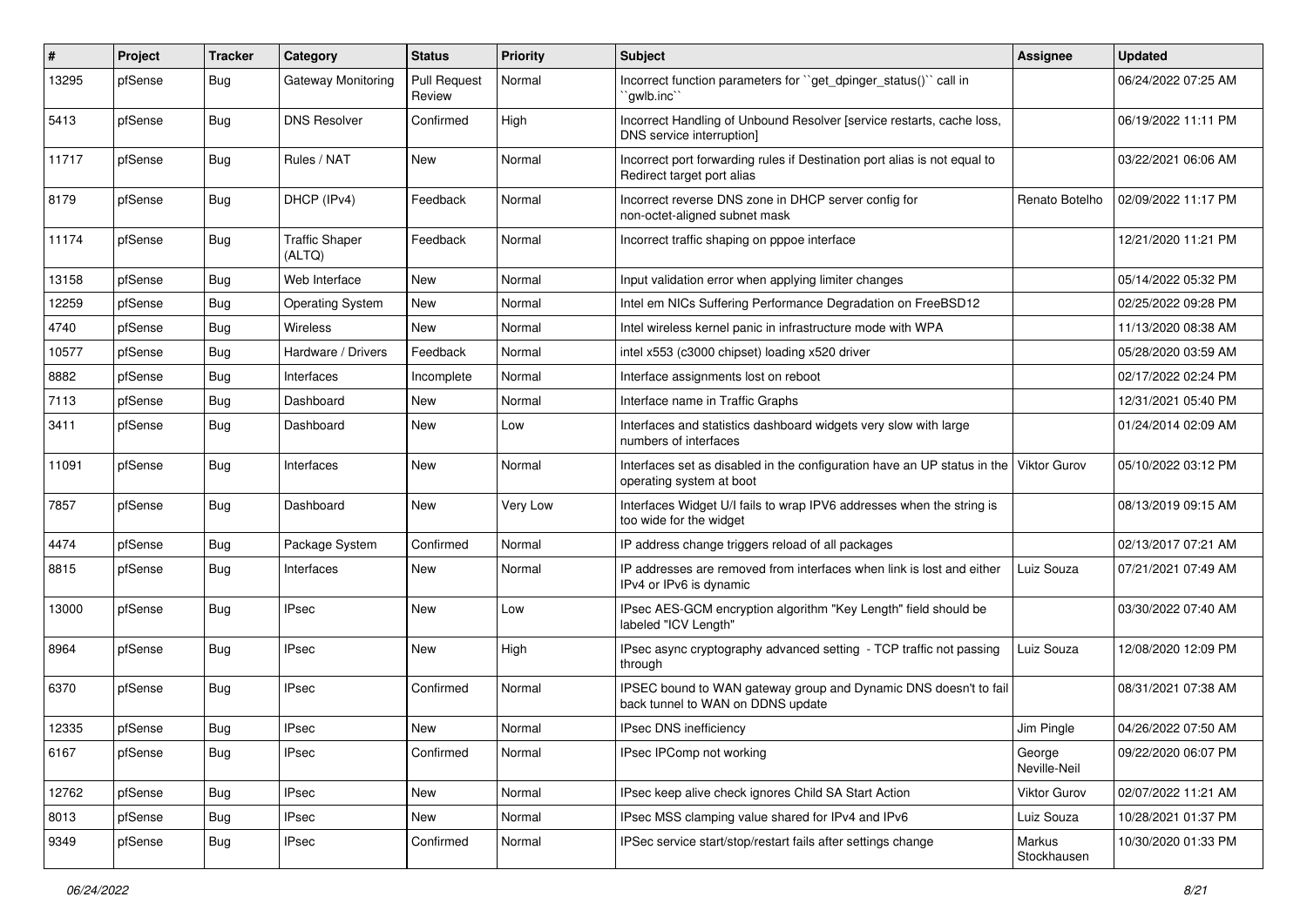| #     | Project | <b>Tracker</b> | Category                                        | <b>Status</b>                 | <b>Priority</b> | <b>Subject</b>                                                                                                                                                                | <b>Assignee</b> | <b>Updated</b>      |
|-------|---------|----------------|-------------------------------------------------|-------------------------------|-----------------|-------------------------------------------------------------------------------------------------------------------------------------------------------------------------------|-----------------|---------------------|
| 7420  | pfSense | Bug            | <b>IPsec</b>                                    | New                           | Normal          | ipsec status freezing                                                                                                                                                         |                 | 02/13/2020 09:09 AM |
| 6668  | pfSense | <b>Bug</b>     | <b>IPsec</b>                                    | Feedback                      | Normal          | IPSec tunnel + L2TP/IPSec VPN - wrong PSK chosen by pfSense                                                                                                                   |                 | 09/21/2019 02:07 AM |
| 8686  | pfSense | Bug            | <b>IPsec</b>                                    | New                           | Normal          | IPsec VTI: Assigned interface firewall rules are never parsed                                                                                                                 |                 | 02/10/2021 12:15 PM |
| 6289  | pfSense | <b>Bug</b>     | Interfaces                                      | New                           | Normal          | IPv6 address not given to track6 interfaces on create                                                                                                                         |                 | 12/30/2021 04:17 AM |
| 9650  | pfSense | Bug            | Gateways                                        | New                           | Normal          | IPv6 connection drops (ir-)regular on Kabelvodafone (German cable<br>ISP)                                                                                                     |                 | 07/27/2019 07:14 AM |
| 7303  | pfSense | Bug            | <b>IPv6 Router</b><br>Advertisements<br>(RADVD) | <b>New</b>                    | Normal          | ipv6 connectivity lost on pfSense reboot                                                                                                                                      |                 | 08/20/2019 12:23 PM |
| 9837  | pfSense | Bug            | Interfaces                                      | <b>New</b>                    | Very Low        | ipv6 is not completely disabled on the interfaces                                                                                                                             |                 | 10/24/2019 01:16 AM |
| 12421 | pfSense | Bug            | Rules / NAT                                     | New                           | Normal          | IPV6 limiter bug                                                                                                                                                              |                 | 10/02/2021 08:44 AM |
| 6011  | pfSense | Bug            | Web Interface                                   | Confirmed                     | Low             | IPv6 link local fails HTTP REFERER check                                                                                                                                      |                 | 09/04/2016 09:57 AM |
| 3326  | pfSense | Bug            | PPP Interfaces                                  | New                           | Normal          | IPv6 only PPPoE connection                                                                                                                                                    |                 | 11/18/2013 09:37 AM |
| 9295  | pfSense | <b>Bug</b>     | <b>PPPoE Server</b>                             | New                           | Very High       | IPv6 PD does not work with PPPOE (Server & Client)                                                                                                                            |                 | 05/15/2022 10:53 AM |
| 6541  | pfSense | Bug            | IPv6 Router<br>Advertisements<br>(RADVD)        | <b>New</b>                    | Normal          | IPv6 RAs always include on-link prefix; clients may not use DHCPv6<br>managed addresses                                                                                       |                 | 08/13/2019 03:23 PM |
| 8158  | pfSense | Bug            | Interfaces                                      | <b>New</b>                    | High            | IPv6 Track Interface issue with more than one WAN-Gateway and a<br>number of internal interfaces at least track interface from one<br>interface does not work on regular base |                 | 12/03/2017 09:00 AM |
| 9136  | pfSense | Bug            | DHCP (IPv6)                                     | <b>New</b>                    | High            | IPv6 Tracking Interfaces Lose IPv6 Address in Certain Cases                                                                                                                   |                 | 04/21/2022 12:39 PM |
| 7788  | pfSense | Bug            | Dashboard                                       | New                           | Low             | Irregular updating of widgets like cpu/uptime on system widget.                                                                                                               |                 | 08/21/2019 09:03 AM |
| 7040  | pfSense | <b>Bug</b>     | Interfaces                                      | New                           | Normal          | Issue when disabling an interface                                                                                                                                             |                 | 12/26/2016 02:56 AM |
| 8401  | pfSense | Bug            | Installer                                       | <b>New</b>                    | Normal          | Issues related to keys representing alphabetic characters specific to<br>Scandinavian languages and to some other keys.                                                       |                 | 03/30/2018 11:06 AM |
| 10544 | pfSense | Bug            | User Manager /<br>Privileges                    | New                           | Normal          | It's not possible to add a user to group operator using the gui                                                                                                               |                 | 04/21/2022 12:39 PM |
| 11556 | pfSense | Bug            | Rules / NAT                                     | New                           | Normal          | Kill all states associated with a NAT address                                                                                                                                 |                 | 03/19/2021 10:29 AM |
| 1667  | pfSense | <b>Bug</b>     | L <sub>2</sub> TP                               | New                           | Normal          | L2TP server does not respond properly from a CARP VIP                                                                                                                         |                 | 12/11/2021 07:43 PM |
| 11761 | pfSense | Bug            | L <sub>2</sub> TP                               | New                           | Normal          | L2TP/IPsec VPN : PPP LCP negotiation occurs before user<br>authentication                                                                                                     |                 | 03/31/2021 04:52 AM |
| 11877 | pfSense | <b>Bug</b>     | Web Interface                                   | <b>Pull Request</b><br>Review | Very Low        | Labels and description dissapear in firewall schedule edit.php                                                                                                                | Viktor Gurov    | 05/17/2022 02:22 PM |
| 10271 | pfSense | <b>Bug</b>     | Web Interface                                   | New                           | Normal          | Large number of VLAN/LANs make "Interfaces" menu hard to access                                                                                                               |                 | 02/20/2020 04:46 AM |
| 10892 | pfSense | <b>Bug</b>     | Rules / NAT                                     | New                           | Low             | Large number of VLAN/LANs make floating rules are to read                                                                                                                     | Jared Dillard   | 02/01/2021 03:29 PM |
| 13093 | pfSense | <b>Bug</b>     | Authentication                                  | In Progress                   | Normal          | LDAP authentication fails with extended query and RFC2307 group<br>lookups enabled                                                                                            | Chris Linstruth | 05/31/2022 07:20 AM |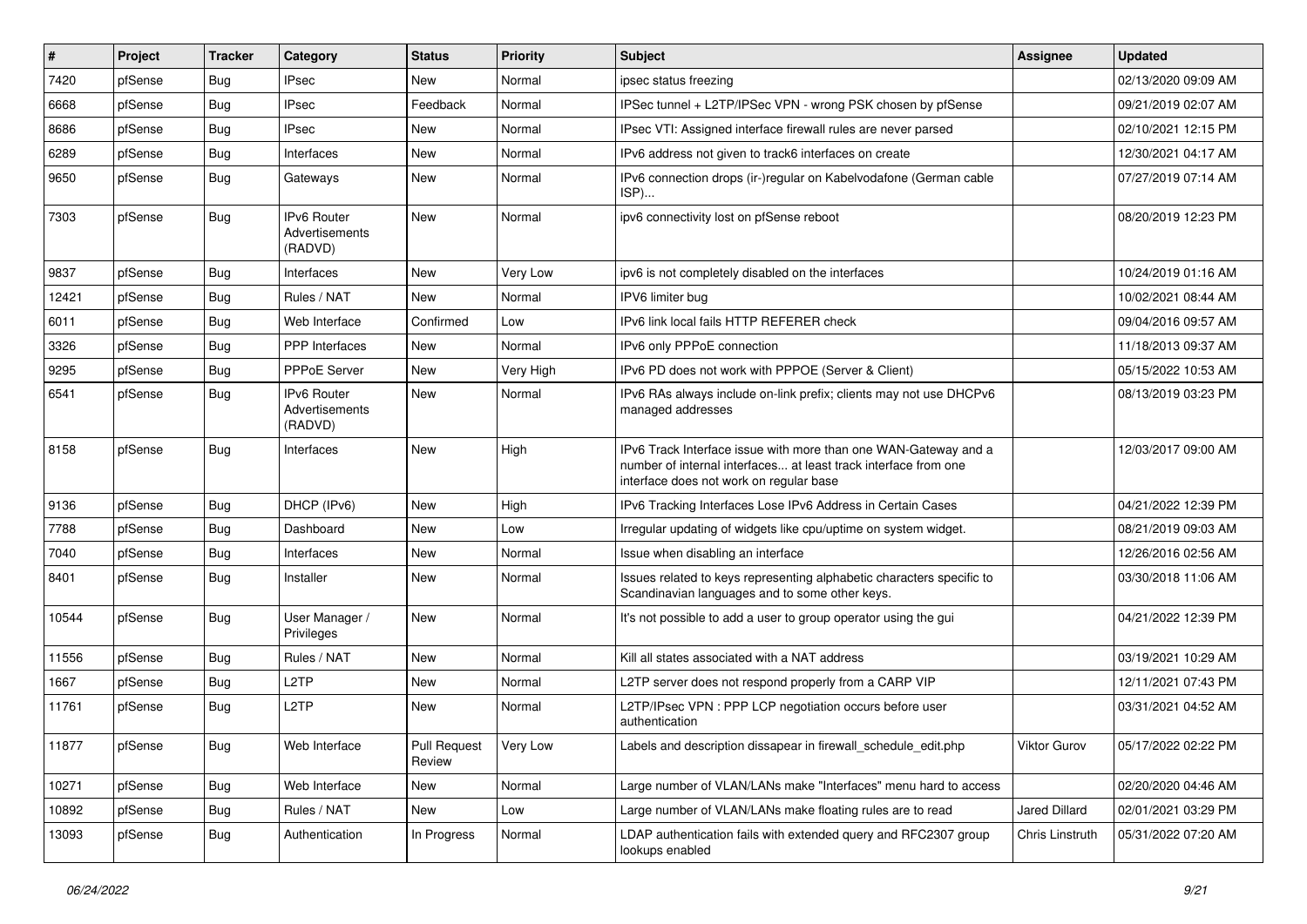| #     | Project | <b>Tracker</b> | Category                                 | <b>Status</b> | <b>Priority</b> | <b>Subject</b>                                                                                       | Assignee              | <b>Updated</b>      |
|-------|---------|----------------|------------------------------------------|---------------|-----------------|------------------------------------------------------------------------------------------------------|-----------------------|---------------------|
| 12726 | pfSense | <b>Bug</b>     | Authentication                           | New           | Normal          | LDAP select container button auto populate                                                           |                       | 01/25/2022 01:48 PM |
| 12283 | pfSense | <b>Bug</b>     | Authentication                           | <b>New</b>    | Normal          | LDAP/RADIUS authentication servers configuration does not allow<br>source IP address to be specified |                       | 08/20/2021 01:15 AM |
| 8072  | pfSense | Bug            | <b>Traffic Shaper</b><br>(Limiters)      | New           | Normal          | Limiter / Queue mask issues?                                                                         | Ivor Kreso            | 11/08/2017 07:56 PM |
| 7389  | pfSense | Bug            | <b>Traffic Shaper</b><br>(Limiters)      | In Progress   | Normal          | Limiter does not work with transparent proxy                                                         | Luiz Souza            | 02/01/2021 03:31 PM |
| 1848  | pfSense | <b>Bug</b>     | <b>Traffic Shaper</b><br>(Limiters)      | Confirmed     | Normal          | Limiters after policy routing has taken place do not behave correctly                                |                       | 10/25/2014 09:18 PM |
| 3824  | pfSense | Bug            | <b>Traffic Shaper</b><br>(Limiters)      | Confirmed     | Normal          | Limiters on bridge break traffic outside locally-configured IP subnets                               | Luiz Souza            | 11/03/2016 07:16 PM |
| 11412 | pfSense | <b>Bug</b>     | Interfaces                               | New           | Normal          | LLDPD Package Doesn't Work with Switchports                                                          |                       | 02/12/2021 08:12 PM |
| 6481  | pfSense | <b>Bug</b>     | <b>IPsec</b>                             | <b>New</b>    | Normal          | loading EAP_RADIUS method failed                                                                     |                       | 03/24/2020 04:25 PM |
| 12734 | pfSense | Bug            | Web Interface                            | Incomplete    | Low             | Long hostname breaks DHCP leases layout                                                              |                       | 01/31/2022 01:03 PM |
| 12715 | pfSense | Bug            | Authentication                           | New           | Normal          | Long system startup time when LDAP is configured and unavailable<br>during startup.                  | Christian<br>McDonald | 01/24/2022 05:50 AM |
| 8502  | pfSense | <b>Bug</b>     | Web Interface                            | Confirmed     | Low             | main (top) menu items do not drop down in some cases                                                 |                       | 07/06/2020 02:39 PM |
| 13003 | pfSense | <b>Bug</b>     | Hardware / Drivers                       | New           | Normal          | Malicious Driver Detection event on ixl driver                                                       |                       | 06/23/2022 01:31 AM |
| 13076 | pfSense | Bug            | Gateway Monitoring                       | New           | Normal          | Marking a gateway as down does not affect IPsec entries using<br>gateway groups                      |                       | 06/03/2022 10:32 AM |
| 12938 | pfSense | <b>Bug</b>     | IPv6 Router<br>Advertisements<br>(RADVD) | New           | Normal          | MaxRtrAdvInterval would allow stale DNS servers to be deleted faster                                 |                       | 03/12/2022 09:37 AM |
| 9094  | pfSense | <b>Bug</b>     | Hardware / Drivers                       | Assigned      | Normal          | MBT console settings are not forced to video console                                                 |                       | 11/07/2018 10:23 AM |
| 12095 | pfSense | <b>Bug</b>     | Authentication                           | New           | Normal          | Memory leak in pcscd                                                                                 |                       | 06/01/2022 01:01 PM |
| 6055  | pfSense | Bug            | Package System                           | Confirmed     | Low             | Menu items may remain from packages no longer installed                                              |                       | 06/18/2021 08:46 PM |
| 7238  | pfSense | <b>Bug</b>     | Web Interface                            | New           | Normal          | Menu layout broken when using "Hostname in Menu" with long<br>hostnames                              |                       | 02/21/2017 07:01 AM |
| 6926  | pfSense | <b>Bug</b>     | UPnP/NAT-PMP                             | New           | Normal          | Miniupnp advertising expired IPv6 address                                                            |                       | 01/15/2022 08:29 PM |
| 8846  | pfSense | Bug            | Gateways                                 | New           | Low             | Misleading gateway error message adding/editing static routes using a<br>disabled interface          |                       | 08/21/2019 11:29 AM |
| 11731 | pfSense | <b>Bug</b>     | Hardware / Drivers                       | New           | Normal          | Missing support for Realtek USB NICs                                                                 |                       | 03/30/2021 04:32 AM |
| 11539 | pfSense | Bug            | <b>IPsec</b>                             | Feedback      | Normal          | Mobile IPsec "split include" value of 0.0.0.0/0 causes some clients to<br>fail                       | Jim Pingle            | 05/23/2022 12:33 AM |
| 9698  | pfSense | <b>Bug</b>     | <b>RRD Graphs</b>                        | New           | Normal          | Monitoring graphs do not retain state after auto-refresh                                             |                       | 08/26/2019 02:09 AM |
| 8113  | pfSense | <b>Bug</b>     | Interfaces                               | New           | Normal          | MTU setting on bridge, openvpn clients ignored                                                       |                       | 12/31/2021 05:55 PM |
| 12823 | pfSense | <b>Bug</b>     | DHCP (IPv6)                              | New           | Normal          | Multiple DHCP6 WAN connections PPPoE interface 'defached' status                                     |                       | 02/18/2022 05:39 AM |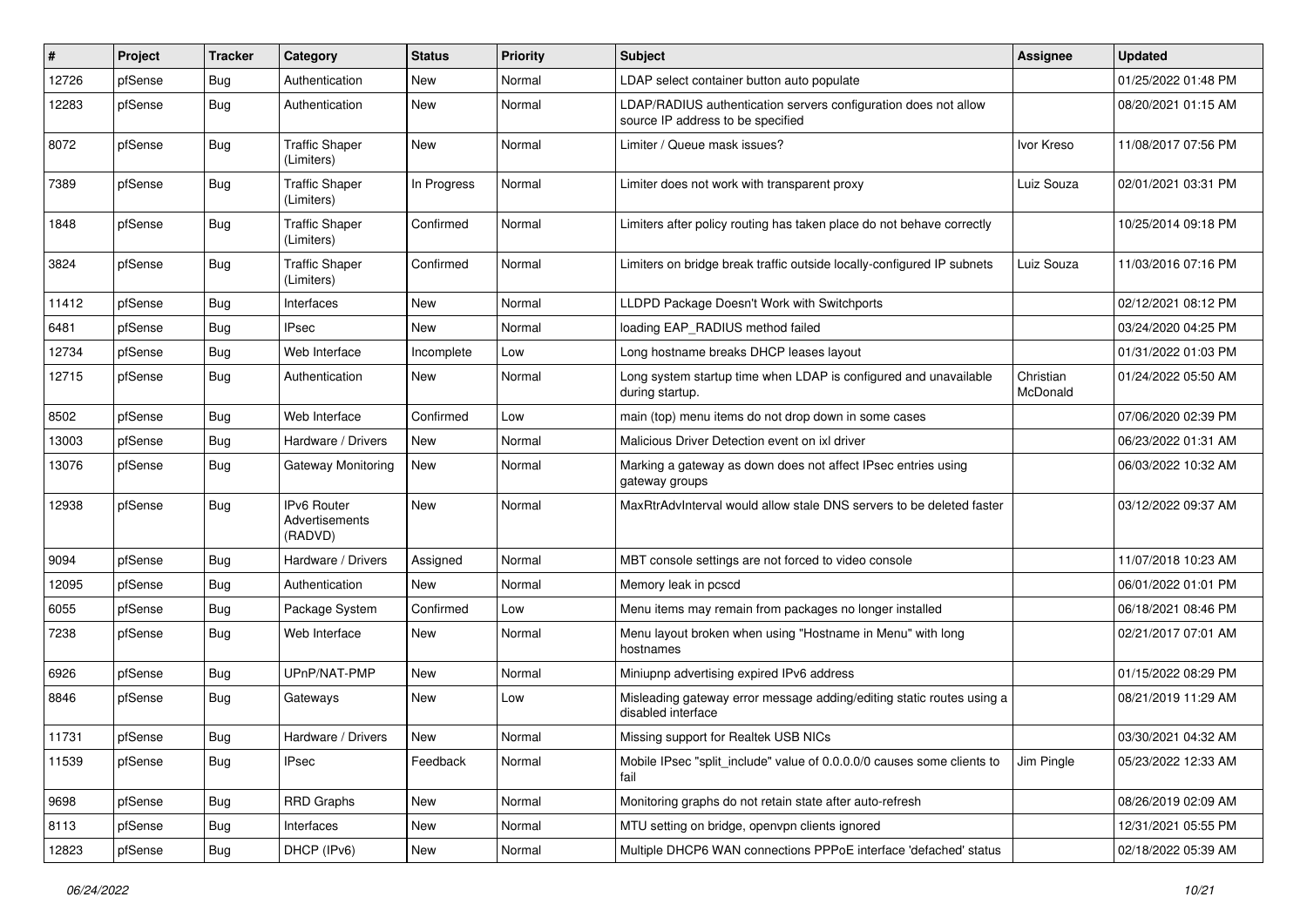| $\pmb{\#}$ | Project | <b>Tracker</b> | Category                | <b>Status</b> | <b>Priority</b> | <b>Subject</b>                                                                                                                                                                                  | Assignee      | <b>Updated</b>      |
|------------|---------|----------------|-------------------------|---------------|-----------------|-------------------------------------------------------------------------------------------------------------------------------------------------------------------------------------------------|---------------|---------------------|
| 9504       | pfSense | Bug            | Dynamic DNS             | New           | Normal          | Multiple Dynamic DNS update notifications for the same interface, not<br>differentiated by the hostname                                                                                         |               | 05/07/2019 07:46 AM |
| 8233       | pfSense | Bug            | <b>NAT Reflection</b>   | New           | <b>Very Low</b> | NAT reflection back to originating host broken when using<br>FQDN-based IP aliases                                                                                                              |               | 08/21/2019 10:53 AM |
| 2042       | pfSense | <b>Bug</b>     | <b>NAT Reflection</b>   | Confirmed     | Low             | NAT reflection doesn't apply to self-initiated traffic                                                                                                                                          |               | 01/21/2021 10:38 PM |
| 9179       | pfSense | Bug            | <b>NAT Reflection</b>   | New           | Normal          | NAT reflection fix implemented for #8604 is causing WebUI and<br>XMLRPC to fail on slave                                                                                                        |               | 03/27/2020 08:01 PM |
| 7848       | pfSense | Bug            | Diagnostics             | New           | Low             | NDP Table Sort by Expiration Error                                                                                                                                                              |               | 08/26/2019 02:56 PM |
| 8804       | pfSense | Bug            | PPP Interfaces          | New           | Normal          | Netgate SG-1000 PPPoE Keepalives not prioritized, internet drops                                                                                                                                |               | 08/20/2019 10:06 AM |
| 11657      | pfSense | <b>Bug</b>     | Interfaces              | New           | Normal          | netmap_ring_reinit error                                                                                                                                                                        |               | 03/18/2021 10:32 PM |
| 12853      | pfSense | Bug            | <b>NAT Reflection</b>   | Feedback      | High            | Network Address Translation - Pure NAT pfsense freeze after reboot                                                                                                                              |               | 02/22/2022 08:40 AM |
| 7387       | pfSense | Bug            | Dashboard               | New           | Low             | New Traffic Graph in dashboard resets inverted view to normal view                                                                                                                              | Jared Dillard | 12/11/2021 08:14 PM |
| 3358       | pfSense | Bug            | Package System          | New           | Normal          | new version of <include file=""> is not required during reinstall all</include>                                                                                                                 |               | 12/26/2014 12:13 PM |
| 6823       | pfSense | <b>Bug</b>     | Interfaces              | New           | Normal          | No connectivity after changing link state to UP                                                                                                                                                 |               | 04/21/2022 12:39 PM |
| 1890       | pfSense | <b>Bug</b>     | Translations            | New           | Normal          | No gettext support in console scripts                                                                                                                                                           |               | 08/13/2019 12:24 PM |
| 3889       | pfSense | Bug            | <b>XML Parser</b>       | Confirmed     | Low             | Non relevant changes in config.xml                                                                                                                                                              |               | 08/13/2019 12:23 PM |
| 10690      | pfSense | Bug            | Installer               | New           | Low             | Not possible to make UFS install on ZFS formatted drive                                                                                                                                         |               | 04/21/2022 12:39 PM |
| 4604       | pfSense | <b>Bug</b>     | <b>NTPD</b>             | New           | Normal          | NTP time server entries may or may not work, depending upon<br>interfaces selected when configuring NTP service                                                                                 |               | 12/11/2021 07:59 PM |
| 5355       | pfSense | Bug            | <b>IPsec</b>            | New           | High            | on Dynamic WAN IP (DHCP Client) it takes 10 minutes before Phase1<br>reconnects                                                                                                                 |               | 07/08/2016 10:29 PM |
| 11641      | pfSense | <b>Bug</b>     | Interfaces              | New           | Normal          | On xn based interfaces without the VLANMTU flag the first VLAN tag<br>defined does not follow the parent interface MTU settings. All<br>subsequent VLAN tags follow the parent interface's MTU. |               | 03/09/2021 06:42 PM |
| 12544      | pfSense | Bug            | <b>Operating System</b> | New           | Normal          | OpenSSH vulnerabilities                                                                                                                                                                         |               | 12/04/2021 04:36 PM |
| 12950      | pfSense | <b>Bug</b>     | Routing                 | New           | Normal          | OpenVPN as default gateway does not get set at boot time                                                                                                                                        |               | 04/09/2022 05:46 PM |
| 9344       | pfSense | Bug            | Translations            | New           | Normal          | OpenVPN click NCP Algorithms will always go to DH Parameters<br>website(in Chinese-Taiwan)                                                                                                      |               | 10/21/2021 03:48 AM |
| 8122       | pfSense | Bug            | OpenVPN                 | New           | Normal          | openvpn client is unable to use OTP (temporary) passwords                                                                                                                                       |               | 04/16/2018 09:28 AM |
| 7286       | pfSense | Bug            | OpenVPN                 | Incomplete    | Normal          | OpenVPN client is unreliable when you have multiple tunnels                                                                                                                                     |               | 08/19/2019 03:28 PM |
| 13088      | pfSense | Bug            | OpenVPN                 | New           | Normal          | OpenVPN Client Overrides: properly hide/show form fields                                                                                                                                        | Jim Pingle    | 06/08/2022 09:15 AM |
| 9183       | pfSense | Bug            | LAGG Interfaces         | New           | Very Low        | OpenVPN Lagg Interface not working after restart or new start                                                                                                                                   |               | 08/21/2019 11:17 AM |
| 11715      | pfSense | <b>Bug</b>     | OpenVPN                 | New           | Normal          | OpenVPN MTU                                                                                                                                                                                     |               | 03/22/2021 01:35 AM |
| 8380       | pfSense | Bug            | OpenVPN                 | New           | Normal          | OpenVPN RADIUS password length is not constant                                                                                                                                                  | Jim Pingle    | 07/17/2020 11:46 AM |
| 12563      | pfSense | <b>Bug</b>     | OpenVPN                 | New           | Normal          | OpenVPN server doesn't support Framed-IPv6-Address RADIUS<br>attribute                                                                                                                          |               | 12/03/2021 11:19 AM |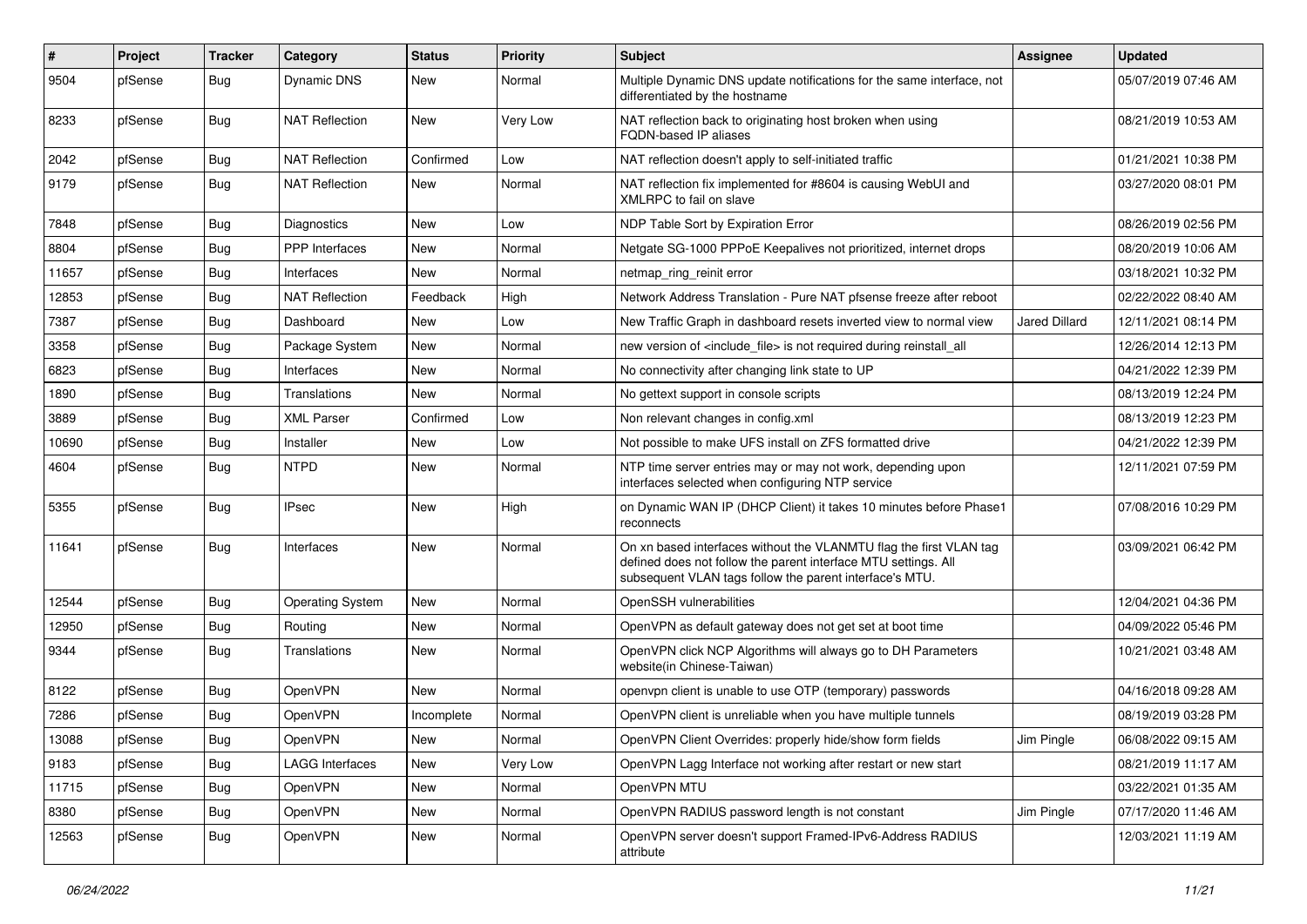| #     | Project | <b>Tracker</b> | Category                     | <b>Status</b>                 | Priority | <b>Subject</b>                                                                                              | Assignee          | <b>Updated</b>      |
|-------|---------|----------------|------------------------------|-------------------------------|----------|-------------------------------------------------------------------------------------------------------------|-------------------|---------------------|
| 13087 | pfSense | Bug            | OpenVPN                      | New                           | Normal   | OpenVPN Server: hide WINS servers list when netbios option is<br>unchecked while WINS servers is checked    |                   | 04/22/2022 10:29 AM |
| 11541 | pfSense | Bug            | OpenVPN                      | New                           | Normal   | OpenVPN status does not work properly when set to TCP and<br>Concurrent Connections = 1                     |                   | 03/02/2021 02:27 PM |
| 6993  | pfSense | Bug            | OpenVPN                      | <b>New</b>                    | Normal   | OpenVPN status error during CARP state transition                                                           | James Webb        | 12/31/2021 05:44 PM |
| 13243 | pfSense | Bug            | <b>OpenVPN</b>               | <b>Pull Request</b><br>Review | Normal   | OpenVPN status for multi-user VPN shows info icon to display<br>RADIUS rules when there are none to display | Marcos<br>Mendoza | 06/19/2022 05:53 PM |
| 11778 | pfSense | Bug            | OpenVPN                      | <b>New</b>                    | Normal   | OpenVPN uses 100% CPU after experiencing packet loss                                                        |                   | 02/28/2022 07:38 AM |
| 12927 | pfSense | Bug            | OpenVPN                      | New                           | Normal   | OpenVPN with OCSP enabled allows connections with revoked<br>certificates                                   |                   | 03/24/2022 08:22 AM |
| 13090 | pfSense | Bug            | OpenVPN                      | New                           | Normal   | OpenVPN: do not use legacy deprecated netbios settings                                                      | Jim Pingle        | 04/22/2022 11:19 AM |
| 13089 | pfSense | Bug            | OpenVPN                      | New                           | Normal   | OpenVPN: fix some netbios options were preserved even if teh<br>Netbios option was unchecked                | Jim Pingle        | 04/22/2022 11:06 AM |
| 9755  | pfSense | Bug            | Package System               | New                           | Very Low | package description wrong link<br>https://www.freshports.org/security/openvpn-client-export                 |                   | 09/13/2019 07:22 AM |
| 5469  | pfSense | Bug            | Package System               | Confirmed                     | Low      | package.dtd XSD schema is a piece of pathetic, useless,<br>unmaintained junk                                |                   | 11/22/2015 06:26 AM |
| 11724 | pfSense | Bug            | Package System               | New                           | Normal   | Packages unexpectedly removed when changing update branches                                                 |                   | 03/29/2021 08:09 AM |
| 12740 | pfSense | Bug            | FreeBSD                      | Incomplete                    | Normal   | panic: esp_input_cb: Unexpected address family                                                              |                   | 01/27/2022 01:19 PM |
| 9485  | pfSense | Bug            | User Manager /<br>Privileges | New                           | Normal   | password match error on system usermanager causes Group<br>membership to be reset.                          |                   | 04/26/2019 08:52 AM |
| 12122 | pfSense | Bug            | Web Interface                | New                           | Normal   | Perform greedy actions asychronously                                                                        |                   | 07/10/2021 01:10 PM |
| 3706  | pfSense | Bug            | User Manager /<br>Privileges | New                           | Normal   | Permission order affects default page on limited accounts, but can't<br>reorder                             |                   | 02/06/2016 04:10 AM |
| 5075  | pfSense | Bug            | Rules / NAT                  | Confirmed                     | Normal   | pf errors that don't return a line number on first line don't file notice                                   |                   | 09/01/2015 06:42 PM |
| 11184 | pfSense | Bug            | FreeBSD                      | New                           | Normal   | PF: State policy cannot be configurable                                                                     |                   | 02/09/2021 02:43 AM |
| 10671 | pfSense | Bug            | <b>Operating System</b>      | <b>New</b>                    | Normal   | pfsense 2.4.5_1 does not boot on Gen2 2012R2 HyperV VM                                                      |                   | 05/09/2021 06:39 AM |
| 7352  | pfSense | Bug            | Routing                      | New                           | Normal   | pfSense IPv6 static route is dumped after a WAN flap                                                        |                   | 01/20/2022 09:35 AM |
| 12828 | pfSense | Bug            | Wireless                     | New                           | Normal   | pfSense keeps crashing (Fatal trap 12: page fault while in kernel<br>mode)                                  |                   | 02/21/2022 07:55 AM |
| 12888 | pfSense | Bug            | Rules / NAT                  | New                           | Normal   | pfSense sends un-NATed packets during OpenVPN startup                                                       |                   | 03/01/2022 03:13 PM |
| 6430  | pfSense | <b>Bug</b>     | <b>DNS Resolver</b>          | Confirmed                     | Low      | pfsense should sanity-check hostnames when copying from<br>dhcpd.leases to /etc/hosts                       |                   | 08/13/2019 01:23 PM |
| 8576  | pfSense | <b>Bug</b>     | Rules / NAT                  | Feedback                      | Low      | pfSense stops passing traffic after some time when using Outbound<br>NAT pool w/ Sticky Address             |                   | 10/28/2021 01:47 PM |
| 7138  | pfSense | <b>Bug</b>     | DHCP (IPv6)                  | Assigned                      | Normal   | Pfsense wide dhcpv6 client doesn't recognise ifid statement                                                 |                   | 04/21/2022 12:39 PM |
| 7430  | pfSense | <b>Bug</b>     | Interfaces                   | New                           | Normal   | pfsense-utils.inc - where_is_ipaddr_configured() should account for<br>loopback interface                   |                   | 08/13/2019 03:48 PM |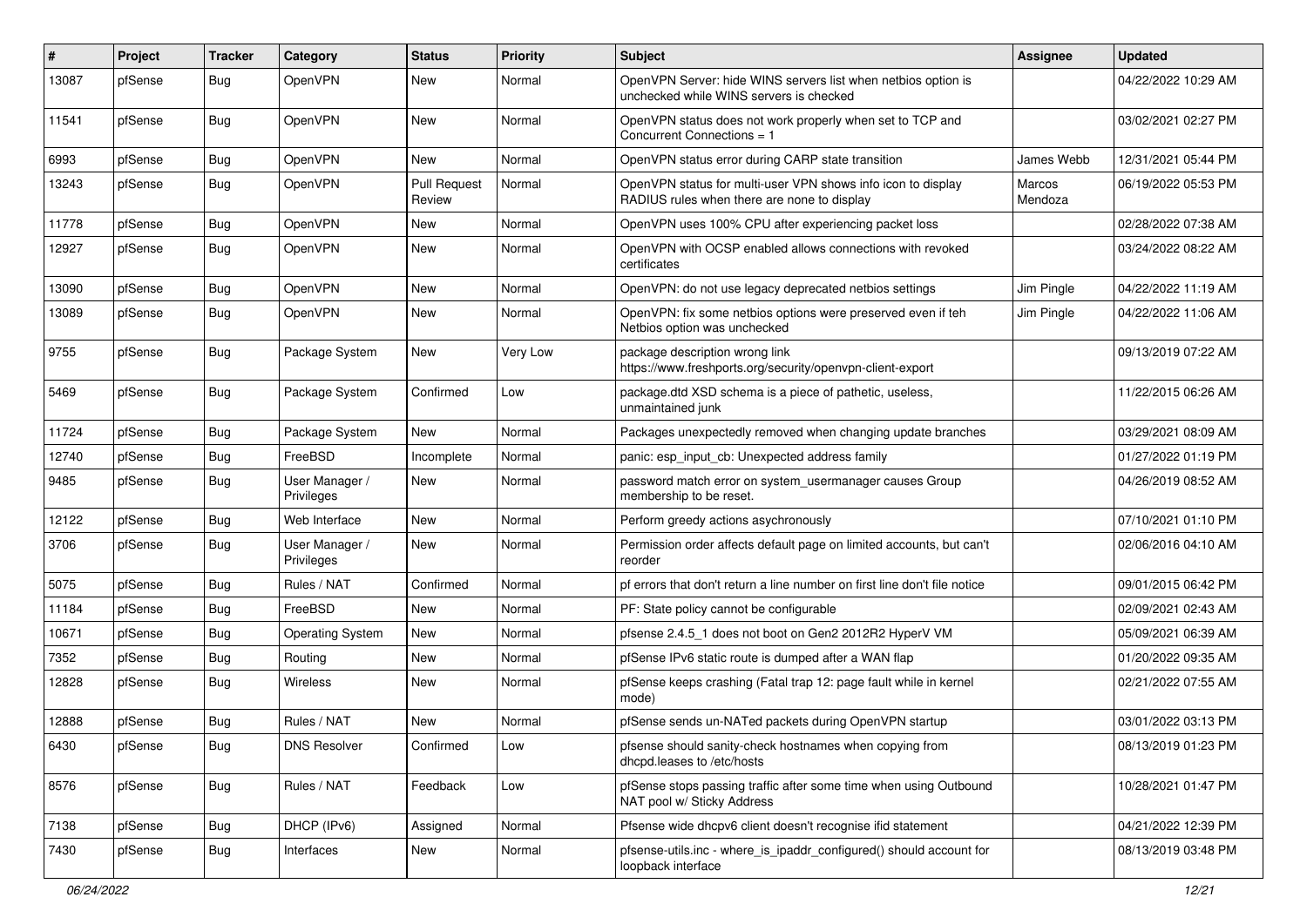| #     | Project | <b>Tracker</b> | Category                                 | <b>Status</b> | <b>Priority</b> | <b>Subject</b>                                                                                                                   | <b>Assignee</b>    | <b>Updated</b>      |
|-------|---------|----------------|------------------------------------------|---------------|-----------------|----------------------------------------------------------------------------------------------------------------------------------|--------------------|---------------------|
| 8100  | pfSense | Bug            | CARP                                     | New           | Normal          | pfsync Initially Deletes States on Primary for Connections Established<br>through Secondary                                      | Luiz Souza         | 02/08/2022 12:59 PM |
| 12849 | pfSense | Bug            | <b>Operating System</b>                  | New           | Normal          | pfsync kernel crash on reboot                                                                                                    | Mateusz Guzik      | 02/22/2022 02:02 PM |
| 11430 | pfSense | Bug            | Interfaces                               | New           | Normal          | PHP console spam after Assigning Interfaces                                                                                      |                    | 10/09/2021 10:37 AM |
| 13167 | pfSense | Bug            | <b>Dynamic DNS</b>                       | <b>New</b>    | Normal          | phpDynDNS: DigitalOcean ddns update fails (bad request, invalid<br>character '-' in request_id)                                  |                    | 06/16/2022 09:30 PM |
| 9353  | pfSense | Bug            | Dashboard                                | <b>New</b>    | Low             | PHPSession errors from limited access to dashboard and widgets                                                                   |                    | 10/06/2020 09:31 AM |
| 12774 | pfSense | Bug            | Backup / Restore                         | New           | Normal          | Picture widget image is not saved in backup                                                                                      |                    | 04/04/2022 04:48 AM |
| 9024  | pfSense | Bug            | <b>Traffic Shaper</b><br>(Limiters)      | Feedback      | Normal          | Ping packet loss under load when using limiters                                                                                  |                    | 05/12/2022 11:55 AM |
| 7195  | pfSense | Bug            | Package System                           | <b>New</b>    | Normal          | pkg_edit.php - < checkenablefields> tag has no effect on fields other<br>than checkbox/input                                     |                    | 08/21/2019 09:15 AM |
| 7082  | pfSense | Bug            | Package System                           | <b>New</b>    | Normal          | pkg edit.php - impossible to use default value with rowhelperfield                                                               |                    | 08/21/2019 09:15 AM |
| 6255  | pfSense | <b>Bug</b>     | <b>PPP</b> Interfaces                    | Confirmed     | Low             | PPP Country/Provider/Plan configuration not saved                                                                                |                    | 04/25/2016 07:15 PM |
| 10875 | pfSense | Bug            | Gateways                                 | New           | Normal          | PPP periodic reset does not fully restore gateway group round-robin<br>functionality                                             | Luiz Souza         | 11/05/2020 07:44 AM |
| 9192  | pfSense | Bug            | PPP Interfaces                           | New           | Normal          | PPPoE daemon selects wrong interface                                                                                             |                    | 08/20/2019 10:05 AM |
| 8512  | pfSense | <b>Bug</b>     | <b>PPP</b> Interfaces                    | <b>New</b>    | Normal          | PPPoE reconnect fails after interface flap                                                                                       |                    | 08/20/2019 10:06 AM |
| 12436 | pfSense | Bug            | PPPoE Server                             | New           | Normal          | Pppoe server config gui does not allow setting of chap authentication,<br>and sets the network start address for allocation to 0 |                    | 10/21/2021 08:15 AM |
| 12393 | pfSense | Bug            | <b>Traffic Shaper</b><br>(ALTQ)          | New           | Low             | Priority of gOthersLow higher than default queues                                                                                |                    | 09/21/2021 02:48 PM |
| 6321  | pfSense | Bug            | L <sub>2</sub> TP                        | New           | Normal          | Problem with connecting l2tp over ipsec from android and windows                                                                 |                    | 11/13/2020 11:01 AM |
| 8087  | pfSense | Bug            | Authentication                           | New           | Normal          | Provide Calling-Station-ID to RADIUS backed VPN connections                                                                      |                    | 06/06/2020 05:36 AM |
| 8770  | pfSense | Bug            | Interfaces                               | New           | Normal          | QinQ interfaces always show as active                                                                                            |                    | 02/01/2020 09:47 AM |
| 6186  | pfSense | Bug            | Services                                 | <b>New</b>    | Normal          | race conditions in service startup                                                                                               |                    | 04/21/2022 12:39 PM |
| 12730 | pfSense | Bug            | Captive Portal                           | New           | Normal          | RADIUS accounting does not work if WAN is down                                                                                   |                    | 01/26/2022 05:13 AM |
| 10352 | pfSense | Bug            | Authentication                           | New           | Very Low        | RADIUS authentication fails with MSCHAPv1 or MSCHAPv2 when<br>passwords contain international characters                         |                    | 06/20/2022 04:04 PM |
| 4154  | pfSense | Bug            | User Manager /<br>Privileges             | Confirmed     | Normal          | RADIUS authentication not working over IPv6                                                                                      |                    | 04/21/2022 12:39 PM |
| 5652  | pfSense | Bug            | Authentication                           | New           | Normal          | Radius IETF Class Group Assignment - Incorrect Standard                                                                          |                    | 08/13/2019 01:39 PM |
| 6873  | pfSense | Bug            | DHCP (IPv6)                              | New           | Low             | radvd - Too many addresses in RDNSS section when previously using<br>DHCPv6                                                      | Dominic<br>McKeown | 06/06/2018 10:45 AM |
| 8831  | pfSense | <b>Bug</b>     | IPv6 Router<br>Advertisements<br>(RADVD) | New           | Very High       | Radvd causes latency spikes                                                                                                      |                    | 04/19/2021 04:51 AM |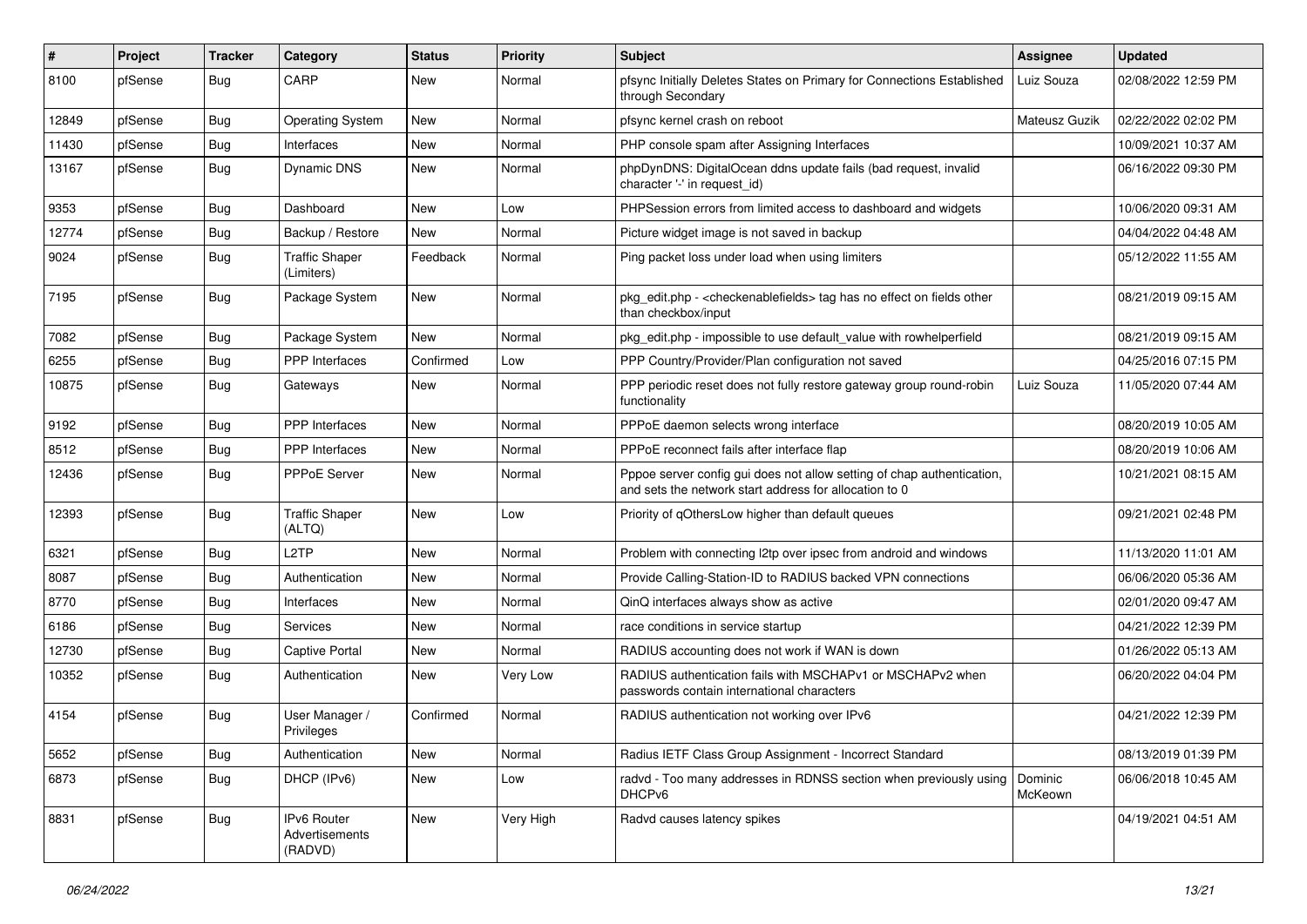| #     | Project | <b>Tracker</b> | Category                                        | <b>Status</b>                 | <b>Priority</b> | <b>Subject</b>                                                                                           | <b>Assignee</b>      | <b>Updated</b>      |
|-------|---------|----------------|-------------------------------------------------|-------------------------------|-----------------|----------------------------------------------------------------------------------------------------------|----------------------|---------------------|
| 7737  | pfSense | Bug            | <b>IPv6 Router</b><br>Advertisements<br>(RADVD) | New                           | Normal          | radvd error message                                                                                      |                      | 08/13/2019 09:41 AM |
| 10714 | pfSense | Bug            | DHCP (IPv6)                                     | New                           | Normal          | radvd only gives out the prefix of the "first" IPv6 address of an<br>interface                           |                      | 10/06/2020 01:03 PM |
| 11093 | pfSense | Bug            | <b>Wireless</b>                                 | New                           | Low             | ral(4) driver non-functional in arm64                                                                    |                      | 11/21/2020 10:45 AM |
| 6605  | pfSense | Bug            | Interfaces                                      | Confirmed                     | Normal          | rc.linkup logic issues with actions taken                                                                |                      | 07/12/2016 07:46 PM |
| 10980 | pfSense | Bug            | <b>Operating System</b>                         | New                           | Normal          | rc.local is executed at login by rc.initial, and not at boot time.                                       |                      | 10/19/2020 09:39 AM |
| 12013 | pfSense | Bug            | Logging                                         | New                           | Low             | Reading log data is inefficient in certain cases                                                         |                      | 06/08/2021 07:35 AM |
| 13228 | pfSense | Bug            | Interfaces                                      | New                           | Normal          | Recovering interface gateway may not be added back into gateway<br>groups and rules when expected        | Jim Pingle           | 05/28/2022 01:14 PM |
| 13252 | pfSense | Bug            | Upgrade                                         | New                           | Normal          | reduce frequency of php-fpm socket connection attempts from<br>check reload status                       |                      | 06/12/2022 11:11 AM |
| 6361  | pfSense | Bug            | Web Interface                                   | New                           | Low             | Responsive Mobile Menu issue                                                                             |                      | 05/16/2016 12:09 PM |
| 7964  | pfSense | Bug            | Multi-WAN                                       | <b>New</b>                    | Normal          | Restart openvpn on gateway switching                                                                     |                      | 08/19/2019 12:35 PM |
| 1738  | pfSense | Bug            | Backup / Restore                                | New                           | Very Low        | Restore fails when username in backup is not matching                                                    |                      | 12/11/2021 07:51 PM |
| 5849  | pfSense | Bug            | CARP                                            | New                           | Normal          | Routing fail on CARP IPsec                                                                               |                      | 12/18/2021 04:41 PM |
| 2138  | pfSense | <b>Bug</b>     | <b>RRD Graphs</b>                               | New                           | Normal          | RRD Wireless graph broken in BSS mode                                                                    |                      | 02/06/2016 04:59 AM |
| 9887  | pfSense | Bug            | Rules / NAT                                     | New                           | Low             | Rule separator positions change when deleting multiple rules                                             |                      | 05/10/2022 03:11 PM |
| 13249 | pfSense | Bug            | Console Menu                                    | New                           | Normal          | Running playback comands multiple times results in PHP error                                             |                      | 06/06/2022 07:02 AM |
| 5367  | pfSense | Bug            | Web Interface                                   | New                           | Normal          | Safari repeatedly tries to reload dashboard                                                              | <b>Jared Dillard</b> | 08/22/2016 11:08 AM |
| 13258 | pfSense | Bug            | Console Menu                                    | <b>Pull Request</b><br>Review | Low             | secret menu option 100                                                                                   | Jim Pingle           | 06/12/2022 01:44 PM |
| 12811 | pfSense | Bug            | Gateway Monitoring                              | New                           | Normal          | Services are not restarted when PPP interfaces connect                                                   | Jim Pingle           | 05/31/2022 05:34 PM |
| 4428  | pfSense | Bug            | Interfaces                                      | Confirmed                     | Normal          | Setting media option on em(4) leads to infinite link cycling                                             |                      | 07/06/2016 12:45 AM |
| 10584 | pfSense | Bug            | Hardware / Drivers                              | <b>New</b>                    | Normal          | SG-3100 with M.2: shutdown instead of reboot                                                             |                      | 07/21/2020 03:08 AM |
| 9167  | pfSense | Bug            | Rules / NAT                                     | New                           | Normal          | Some Important ICMPv6 Traffic Not Allowed by Default Rules                                               |                      | 08/14/2019 01:00 PM |
| 4500  | pfSense | Bug            | UPnP/NAT-PMP                                    | Confirmed                     | Normal          | Some miniupnp port mappings are not displayed in the Status page                                         |                      | 04/25/2022 12:49 PM |
| 7172  | pfSense | Bug            | DHCP (IPv4)                                     | New                           | Normal          | Sorting by hostname in Services > DHCP Server > LAN should be<br>"natural" (alphanumeric friendly)       |                      | 08/20/2019 03:47 PM |
| 10277 | pfSense | Bug            | Web Interface                                   | New                           | Normal          | Sorting the log entries does not use year value                                                          |                      | 02/24/2020 07:46 AM |
| 7648  | pfSense | Bug            | CARP                                            | New                           | Very Low        | SPAN ports on an interface renders CARP HA inoperative                                                   |                      | 06/14/2017 09:19 PM |
| 11335 | pfSense | <b>Bug</b>     | Interfaces                                      | New                           | Normal          | Spoofing the MAC on a LAGG interface does not work for some NIC<br>types.                                |                      | 01/29/2021 09:10 AM |
| 11786 | pfSense | <b>Bug</b>     | Services                                        | New                           | Normal          | SSH incomplete setup and startup fail while recovering XML backup in<br>a fresh install of pfSense 2.5.0 |                      | 04/17/2021 01:36 PM |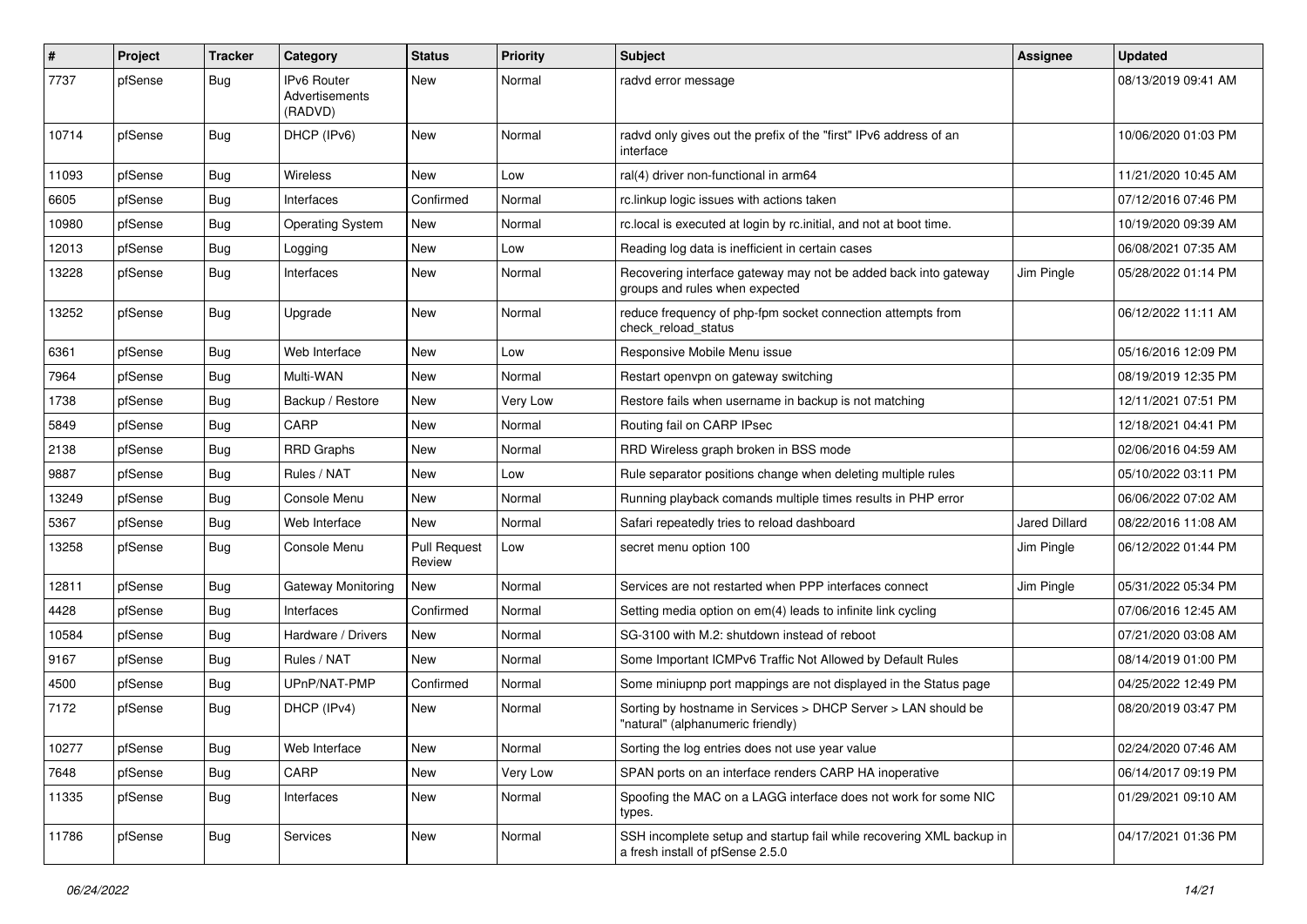| #     | Project | <b>Tracker</b> | Category                                               | <b>Status</b>                 | Priority | <b>Subject</b>                                                                                                                    | <b>Assignee</b>      | <b>Updated</b>      |
|-------|---------|----------------|--------------------------------------------------------|-------------------------------|----------|-----------------------------------------------------------------------------------------------------------------------------------|----------------------|---------------------|
| 8313  | pfSense | Bug            | Notifications                                          | New                           | Normal   | STARTTLS auto detection not working                                                                                               |                      | 04/21/2022 12:39 PM |
| 10513 | pfSense | Bug            | Rules / NAT                                            | <b>New</b>                    | Normal   | State issues with policy routing and HA failover                                                                                  |                      | 04/21/2022 12:39 PM |
| 6220  | pfSense | Bug            | <b>Operating System</b>                                | Confirmed                     | Normal   | state mismatch with host-initiated traffic matching binat to IP not<br>locally assigned                                           | Luiz Souza           | 06/08/2016 09:23 AM |
| 3796  | pfSense | Bug            | Diagnostics                                            | Confirmed                     | Normal   | States summary fails and is very slow with large state tables                                                                     |                      | 12/11/2021 08:03 PM |
| 11296 | pfSense | Bug            | Routing                                                | New                           | Normal   | Static route targets may still reachable via default route when the<br>gateway they should route through is down                  | Viktor Gurov         | 05/10/2022 03:12 PM |
| 8066  | pfSense | <b>Bug</b>     | Routing                                                | <b>New</b>                    | Normal   | Static routes not applied when they go out a interface using carp                                                                 |                      | 11/08/2017 02:04 AM |
| 1813  | pfSense | Bug            | Rules / NAT                                            | Confirmed                     | Normal   | Static routes on WAN interfaces overridden by route-to for<br>firewall-initiated traffic                                          |                      | 11/09/2016 02:06 PM |
| 8130  | pfSense | Bug            | <b>Traffic Graphs</b>                                  | New                           | Normal   | Status - Monitoring - Area chart displays traffic data differently than<br>Line or Bar charts                                     |                      | 11/26/2017 01:40 PM |
| 4451  | pfSense | Bug            | DHCP (IPv4)                                            | New                           | Low      | Status DHCP Leases shows double entries for static entries without IP<br>address                                                  | <b>Phillip Davis</b> | 05/21/2022 04:55 PM |
| 2234  | pfSense | Bug            | Web Interface                                          | Confirmed                     | Low      | Status: Traffic Graph - only shows interface's subnet                                                                             |                      | 01/15/2022 08:33 PM |
| 10726 | pfSense | Bug            | Rules / NAT                                            | <b>New</b>                    | Normal   | Sticky-connections option is bugged - sticky-address cannot be<br>redefined                                                       |                      | 11/12/2020 10:12 AM |
| 6386  | pfSense | Bug            | <b>IPv6 Router</b><br><b>Advertisements</b><br>(RADVD) | New                           | Low      | Switching Router Advertisements to disabled should broadcast IP<br>Removal messages                                               |                      | 05/22/2016 10:44 PM |
| 12464 | pfSense | Bug            | Logging                                                | <b>Pull Request</b><br>Review | Normal   | Syslog Auth messages are sent as Emergency Level                                                                                  |                      | 05/17/2022 02:20 PM |
| 11473 | pfSense | Bug            | Web Interface                                          | New                           | Normal   | System Activity shows invalid data on SG-3100                                                                                     |                      | 02/19/2021 08:12 PM |
| 8335  | pfSense | <b>Bug</b>     | <b>LAGG Interfaces</b>                                 | New                           | Normal   | System hang with LACP downlink to UniFi switch                                                                                    |                      | 08/21/2019 11:18 AM |
| 10143 | pfSense | Bug            | <b>DNS Resolver</b>                                    | New                           | Normal   | System hostname DNS entry is assigned to the wrong IP on multi-wan<br>setups                                                      |                      | 12/31/2019 02:33 PM |
| 11429 | pfSense | Bug            | Web Interface                                          | <b>New</b>                    | Normal   | System Log / Settings form activates "Reset Log Files" button on enter                                                            |                      | 10/28/2021 01:35 PM |
| 12747 | pfSense | <b>Bug</b>     | Logging                                                | New                           | Normal   | System log is filled by sshguard                                                                                                  |                      | 05/03/2022 03:08 AM |
| 8820  | pfSense | Bug            | Rules / NAT                                            | New                           | Low      | System/Advanced/Misc - "Do not kill connections when schedule<br>expires" UN-checked still leaves existing connections open.      |                      | 07/28/2020 10:59 AM |
| 10325 | pfSense | Bug            | Notifications                                          | New                           | Normal   | System/Advanced/Notifications/E-Mail - SMTP Notification E-Mail auth<br>password Unexpected Bahaviour                             |                      | 10/30/2020 08:17 AM |
| 10310 | pfSense | Bug            | Upgrade                                                | New                           | Normal   | Systems with low RAM and several packages may temporarily fail to<br>load large tables after an upgrade                           |                      | 03/03/2020 07:55 AM |
| 5306  | pfSense | Bug            | Package System                                         | New                           | Normal   | textarea fields should have linebreaks sanitized automatically on save                                                            |                      | 03/03/2017 04:15 AM |
| 5791  | pfSense | <b>Bug</b>     | Rules / NAT                                            | Confirmed                     | Normal   | tftp-proxy functionality is easilly broken by unrelated rules                                                                     |                      | 07/10/2016 12:24 AM |
| 7863  | pfSense | <b>Bug</b>     | User Manager /<br>Privileges                           | New                           | Normal   | The "WebCfg - All pages" permission inclueds the "User - System:<br>Shell account access" even though that is not a WebCofg page. |                      | 09/16/2017 05:13 AM |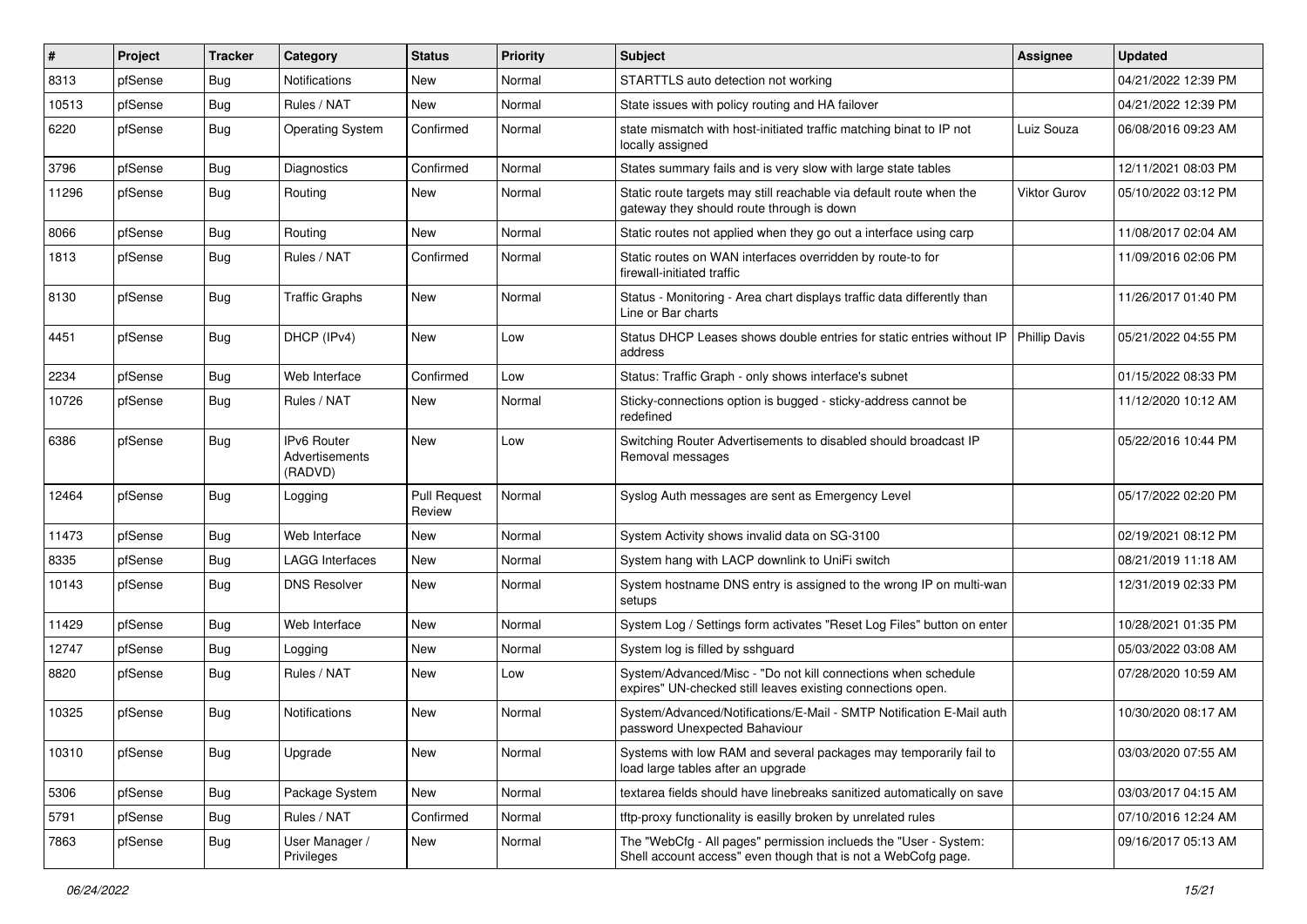| $\#$  | Project | <b>Tracker</b> | Category                        | <b>Status</b> | <b>Priority</b> | <b>Subject</b>                                                                                                                | <b>Assignee</b>      | <b>Updated</b>      |
|-------|---------|----------------|---------------------------------|---------------|-----------------|-------------------------------------------------------------------------------------------------------------------------------|----------------------|---------------------|
| 10311 | pfSense | <b>Bug</b>     | OpenVPN                         | New           | Normal          | Too low net.link.ifgmaxlen causes packet drop under load when using<br>OpenVPN inside bridge interface under load             |                      | 08/10/2021 03:10 AM |
| 7779  | pfSense | Bug            | OpenVPN                         | New           | Normal          | Traffic crossing a site-to-site OpenVPN tunnel fails to fragment.                                                             |                      | 06/02/2021 08:26 AM |
| 8157  | pfSense | Bug            | Dashboard                       | New           | Very Low        | Traffic Graph clutter from time to time                                                                                       |                      | 12/03/2017 06:40 AM |
| 9566  | pfSense | Bug            | <b>Traffic Graphs</b>           | New           | Normal          | Traffic graph displays traffic incorrectly                                                                                    |                      | 11/18/2019 07:54 AM |
| 10959 | pfSense | <b>Bug</b>     | <b>Traffic Graphs</b>           | Feedback      | Low             | Traffic graph stopped on interface used via netmap                                                                            |                      | 02/22/2021 02:57 AM |
| 9087  | pfSense | Bug            | <b>Traffic Graphs</b>           | New           | Normal          | Traffic Graph Widget Legend Not Updating                                                                                      |                      | 08/14/2019 12:38 PM |
| 11759 | pfSense | Bug            | Dashboard                       | New           | Normal          | Traffic graphs on dashboard double upload on pppoe links                                                                      |                      | 12/30/2021 04:00 AM |
| 7400  | pfSense | Bug            | <b>Traffic Graphs</b>           | Assigned      | Normal          | Traffic Graphs show bad data on 2.3.3 1                                                                                       | <b>Jared Dillard</b> | 12/31/2021 05:47 PM |
| 4467  | pfSense | Bug            | <b>Traffic Shaper</b><br>(ALTQ) | New           | Normal          | Traffic Graphs shows wrong throughput when traffic shaping enabled                                                            |                      | 02/23/2015 05:31 PM |
| 12401 | pfSense | Bug            | <b>Traffic Graphs</b>           | New           | Normal          | Traffic graphs with untagged and tagged VLAN on same interface                                                                |                      | 09/23/2021 09:18 PM |
| 9101  | pfSense | Bug            | <b>Traffic Graphs</b>           | New           | Normal          | Traffic Graphs/Dashboard Slows Downloads Being Performed by the<br>Same Firefox Browser                                       |                      | 08/21/2019 09:18 AM |
| 8073  | pfSense | Bug            | <b>IPsec</b>                    | <b>New</b>    | Normal          | Traffic inexplicably not going through IPSEC despite (in theory)<br>matching SPs                                              |                      | 11/09/2017 02:51 AM |
| 1849  | pfSense | Bug            | <b>Traffic Shaper</b><br>(ALTQ) | New           | Normal          | Traffic shaper - By Queue view needs to show/use friendly inerface<br>names                                                   |                      | 01/10/2022 08:10 AM |
| 12878 | pfSense | Bug            | <b>Traffic Shaper</b><br>(ALTQ) | Incomplete    | Normal          | Traffic shaping by interface, route queue bandwidth inbound, out by a<br>large factor.                                        |                      | 06/06/2022 07:03 AM |
| 4345  | pfSense | Bug            | <b>Operating System</b>         | Confirmed     | Normal          | Traffic Shaping doesn't work with Xen netfront driver                                                                         |                      | 12/31/2021 05:30 PM |
| 9737  | pfSense | Bug            | <b>Traffic Graphs</b>           | New           | Normal          | traffic-graphs.js shows incorrect units inside the chart                                                                      |                      | 09/09/2019 06:35 AM |
| 8611  | pfSense | Bug            | Interfaces                      | In Progress   | Normal          | unable to receive IPv6 RA's on SG-1000, default route lost                                                                    | Luiz Souza           | 02/01/2021 03:31 PM |
| 11619 | pfSense | <b>Bug</b>     | Upgrade                         | New           | Normal          | Unable to upgrade 2.4.4-p3 to 2.5/21.02-p1                                                                                    |                      | 08/15/2021 10:00 AM |
| 7152  | pfSense | <b>Bug</b>     | <b>DNS Resolver</b>             | New           | Normal          | Unbound / DNS Resolver issue if "Register DHCP static mappings in<br>the DNS Resolver" set before wildcard DNS custom options |                      | 12/18/2021 04:59 PM |
| 10624 | pfSense | Bug            | <b>DNS Resolver</b>             | <b>New</b>    | Normal          | Unbound configuration memory leak with python module + register<br><b>DHCP</b> leases active                                  |                      | 02/26/2021 10:27 AM |
| 10342 | pfSense | <b>Bug</b>     | <b>DNS Resolver</b>             | <b>New</b>    | Normal          | Unbound domain overrides stop resolving periodically. They only<br>resume after the service has been restarted.               |                      | 03/13/2020 10:35 AM |
| 10833 | pfSense | Bug            | Configuration<br>Backend        | New           | Normal          | unbound exits on configuration error when link status flaps on LAN<br>interface                                               |                      | 08/13/2020 11:53 PM |
| 7096  | pfSense | <b>Bug</b>     | <b>DNS Resolver</b>             | Feedback      | Normal          | Unbound fails to start on boot if specific network devices are<br>configured in the "Network Interfaces"                      |                      | 11/22/2021 08:59 AM |
| 9037  | pfSense | Bug            | <b>DNS Resolver</b>             | New           | Normal          | Unbound not logging to syslog after reboot                                                                                    |                      | 10/12/2018 05:09 AM |
| 12648 | pfSense | Bug            | <b>Captive Portal</b>           | New           | Normal          | Undocumented variables 'listenporthttp' and 'listenporthttps'                                                                 |                      | 12/28/2021 10:44 AM |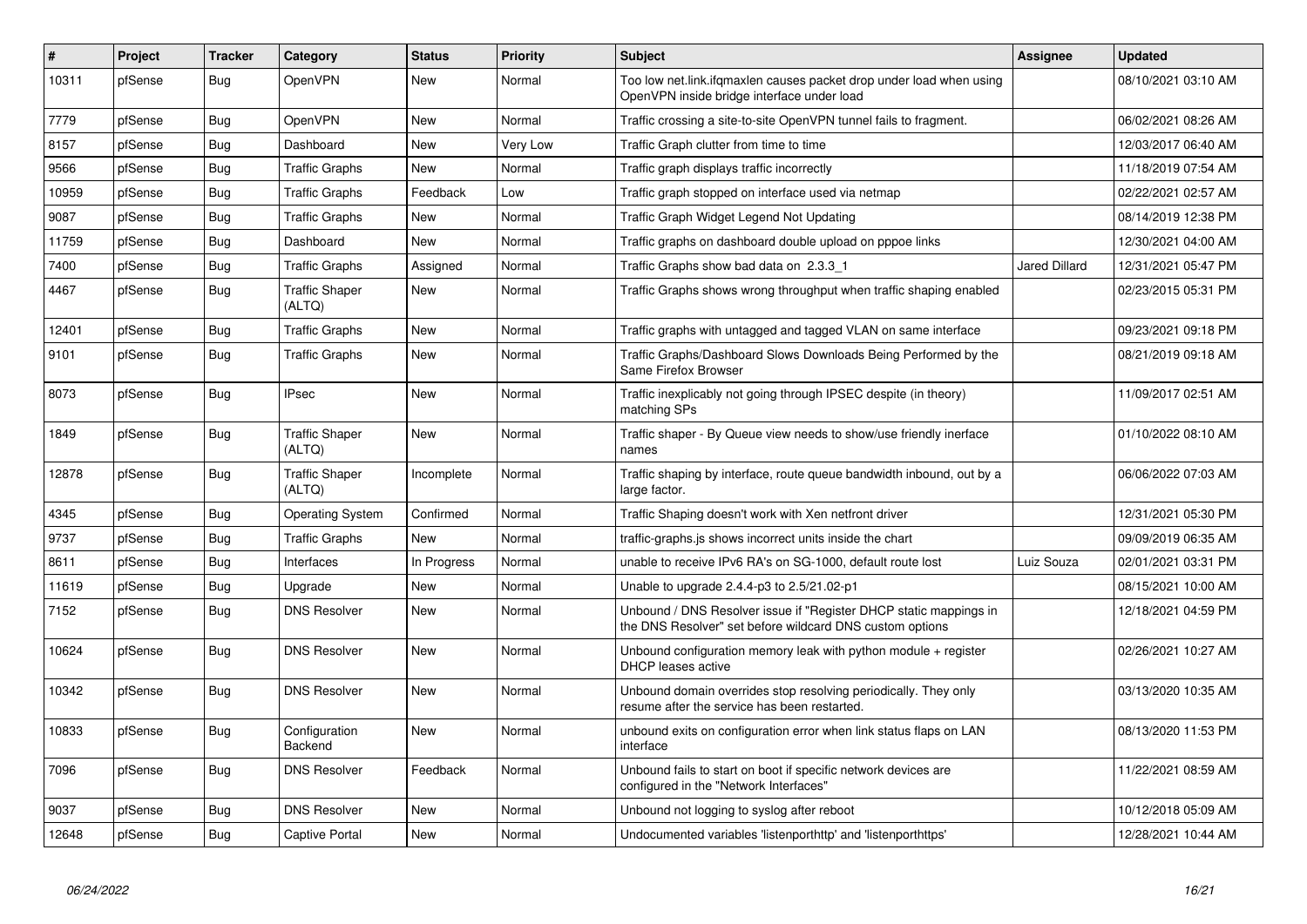| $\pmb{\#}$ | Project | <b>Tracker</b> | Category                            | <b>Status</b>                 | <b>Priority</b> | <b>Subject</b>                                                                                                                                         | <b>Assignee</b> | <b>Updated</b>      |
|------------|---------|----------------|-------------------------------------|-------------------------------|-----------------|--------------------------------------------------------------------------------------------------------------------------------------------------------|-----------------|---------------------|
| 8095       | pfSense | Bug            | Translations                        | New                           | Normal          | Unescaped simple quotes break JavaScript features when the French<br>translation is enabled                                                            |                 | 08/21/2019 09:06 AM |
| 9140       | pfSense | Bug            | Logging                             | New                           | <b>Very Low</b> | Unexpected rule can be displayed when looking up filter log entry with<br>multiple matching rules                                                      |                 | 08/19/2019 02:56 PM |
| 6029       | pfSense | Bug            | <b>XML Parser</b>                   | New                           | Normal          | Unhelpful error messages in xmlparse*.inc and generally                                                                                                |                 | 08/13/2019 12:52 PM |
| 12547      | pfSense | Bug            | <b>Operating System</b>             | Feedback                      | Normal          | unsheduled system reboot/crash                                                                                                                         | Mateusz Guzik   | 12/01/2021 01:20 PM |
| 8325       | pfSense | Bug            | UPnP/NAT-PMP                        | New                           | Normal          | UPnP not available for pppoe-Clients                                                                                                                   |                 | 11/15/2020 10:33 AM |
| 12797      | pfSense | Bug            | UPnP/NAT-PMP                        | New                           | Normal          | UPnP+STUN forms invalid outbound NAT rules using the external<br>address discovered from STUN                                                          |                 | 02/15/2022 01:01 PM |
| 8076       | pfSense | Bug            | Backup / Restore                    | <b>New</b>                    | Normal          | User can easily apply an unusable interface configuration after restore                                                                                |                 | 08/14/2019 10:52 AM |
| 8567       | pfSense | Bug            | CARP                                | New                           | Normal          | Using IPv6 VIP alias for services may affect CARP IPv6 VIP work                                                                                        |                 | 06/12/2018 01:26 PM |
| 11192      | pfSense | Bug            | <b>Traffic Shaper</b><br>(Limiters) | Feedback                      | Normal          | Using Limiters causes out of order packets within one TCP or UDP<br>flow                                                                               |                 | 01/06/2021 12:09 AM |
| 11503      | pfSense | Bug            | OpenVPN                             | New                           | Normal          | Using multiple authentication backends on an OpenVPN server fails                                                                                      |                 | 02/23/2021 12:23 PM |
| 6799       | pfSense | Bug            | Rules / NAT                         | New                           | Normal          | Using NOT (!) with interface subnet macros results unexpected traffic<br>passing when multiple subnets are included in the macro (i.e. VIP<br>subnets) |                 | 02/07/2022 02:18 PM |
| 7734       | pfSense | Bug            | DHCP (IPv6)                         | <b>New</b>                    | Normal          | Using opton ia pd0 does not renew prefix and prefix get dropped                                                                                        |                 | 07/31/2017 03:46 AM |
| 12960      | pfSense | <b>Bug</b>     | Installer                           | New                           | Normal          | VGA installer image defaults to serial console, serial console is default<br>in GUI settings                                                           |                 | 05/10/2022 03:19 PM |
| 9453       | pfSense | Bug            | <b>LAGG Interfaces</b>              | New                           | Normal          | VLAN Interfaces on LAGG get orphaned at boot                                                                                                           |                 | 08/21/2019 11:16 AM |
| 8089       | pfSense | Bug            | Interfaces                          | New                           | High            | VLAN page breaks after config restore to new hardware.                                                                                                 |                 | 11/21/2017 01:38 PM |
| 6977       | pfSense | Bug            | Interfaces                          | New                           | Normal          | VLAN traffic is erroneously counted as underlying iface (untagged)<br>traffic                                                                          |                 | 08/13/2019 02:56 PM |
| 12070      | pfSense | <b>Bug</b>     | DHCP (IPv4)                         | New                           | Low             | <b>VLAN0 for WAN DHCP</b>                                                                                                                              |                 | 12/23/2021 04:31 PM |
| 13272      | pfSense | Bug            | <b>Captive Portal</b>               | <b>Pull Request</b><br>Review | Very Low        | Voucher CSV output has leading space before voucher code                                                                                               | Jim Pingle      | 06/13/2022 10:27 AM |
| 12764      | pfSense | Bug            | Gateways                            | New                           | Normal          | VTI gateway status is pending after assigning the VTI interface                                                                                        |                 | 02/07/2022 05:41 AM |
| 8419       | pfSense | <b>Bug</b>     | Web Interface                       | New                           | Normal          | webgui, when menubar is fixed to the top of the screen, the last items<br>of long menus cannot be seen/used.                                           |                 | 07/19/2018 03:10 PM |
| 3771       | pfSense | Bug            | DHCP (IPv4)                         | New                           | Normal          | Webinterface and dhcpdcrashes with 500+ static leases                                                                                                  |                 | 08/21/2019 09:26 AM |
| 6026       | pfSense | Bug            | Rules / NAT                         | New                           | Low             | webinterface, firewall rules, wrapping of columns or visible<br>(horizontal) scrollbar needed when contents doesnt fit                                 | Jared Dillard   | 08/20/2019 03:40 PM |
| 9626       | pfSense | Bug            | Web Interface                       | New                           | Normal          | When deny write permission is assigned to a user, there is no error<br>feedback if the user tries to write something                                   |                 | 11/13/2020 07:25 PM |
| 1186       | pfSense | Bug            | <b>RRD Graphs</b>                   | Confirmed                     | Normal          | When in pure routing mode the rrd graphs are blank                                                                                                     |                 | 09/16/2015 04:31 PM |
| 8464       | pfSense | <b>Bug</b>     | Wireless                            | New                           | Very Low        | Wireless USB card does not connect to WiFi automatically after<br>reboot/halt                                                                          |                 | 06/19/2020 03:44 AM |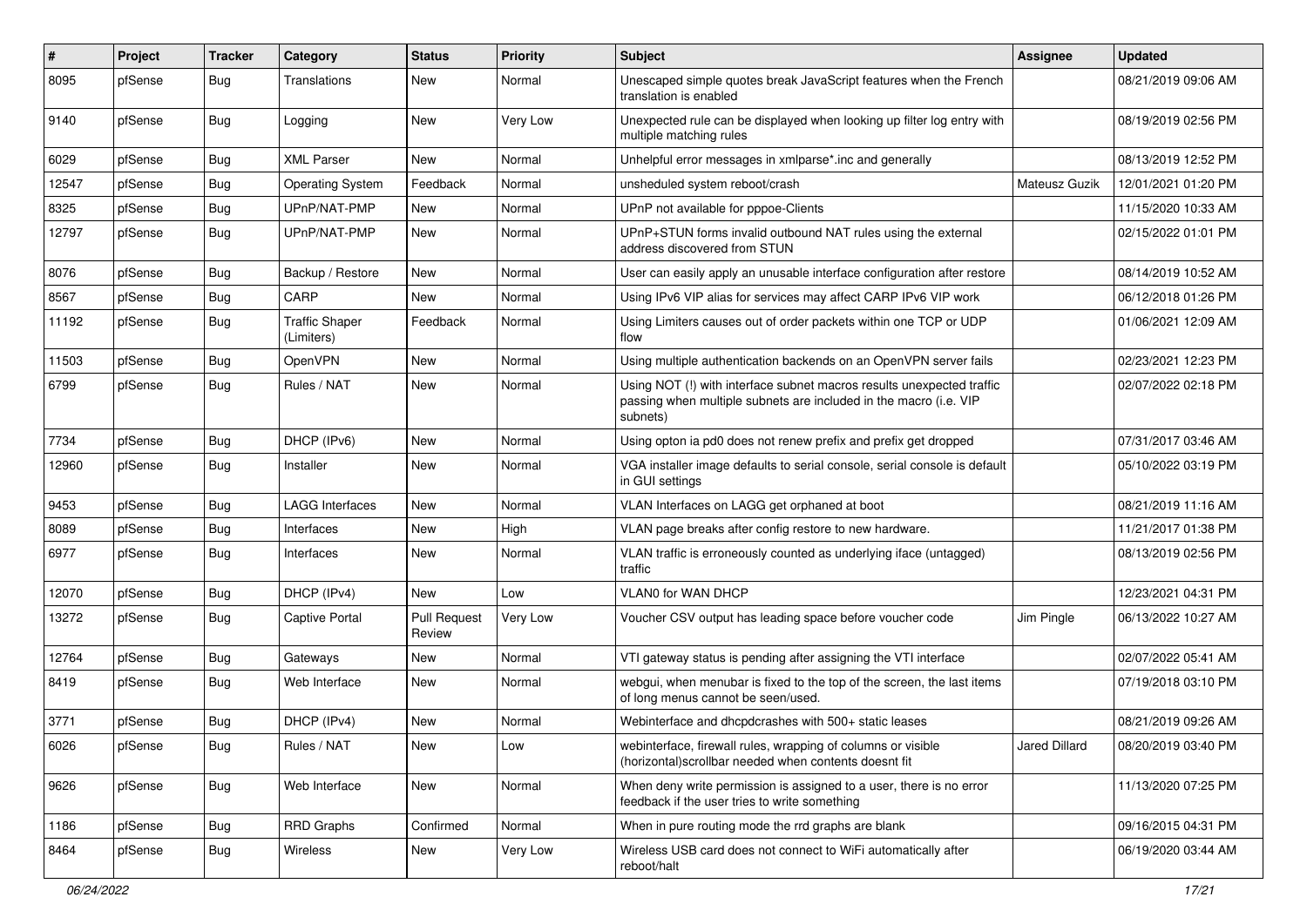| ∦     | Project             | <b>Tracker</b> | Category                    | <b>Status</b>                 | <b>Priority</b> | <b>Subject</b>                                                                                                                      | <b>Assignee</b>     | <b>Updated</b>      |
|-------|---------------------|----------------|-----------------------------|-------------------------------|-----------------|-------------------------------------------------------------------------------------------------------------------------------------|---------------------|---------------------|
| 7986  | pfSense             | Bug            | Wireless                    | New                           | Normal          | WLAN card no longer properly initialized under 2.4.0                                                                                |                     | 06/19/2020 08:08 AM |
| 8566  | pfSense             | Bug            | CARP                        | <b>New</b>                    | Normal          | Wrong IPv6 source in NS request in case using of IPv6 alias                                                                         |                     | 06/12/2018 01:26 PM |
| 11953 | pfSense             | Bug            | <b>IGMP Proxy</b>           | New                           | Normal          | XG-1541 crashes when igmpproxy is enabled and network interfaces<br>status change                                                   |                     | 05/24/2021 04:55 PM |
| 10708 | pfSense             | <b>Bug</b>     | Upgrade                     | <b>New</b>                    | Normal          | ZFS bootpool boot symlink issue                                                                                                     | Luiz Souza          | 03/08/2021 07:03 AM |
| 13253 | pfSense             | Bug            | DHCP (IPv6)                 | New                           | Normal          | dhcp6c" is not restarted when applying settings when multiple<br>WANs are configured for DHCP6                                      |                     | 06/06/2022 02:58 PM |
| 10900 | pfSense<br>Packages | Bug            | Backup                      | Feedback                      | Normal          | /packages/backup/backup.php?a=download&t=backup HTTP 504,<br>or Sends PHP Error Message as ASCII/Text file Named<br>pfsense.bak.tgz |                     | 04/05/2022 01:51 AM |
| 8213  | pfSense<br>Packages | Bug            | haproxy                     | New                           | Normal          | acl src file not populated from alias                                                                                               |                     | 12/21/2017 02:02 PM |
| 12670 | pfSense<br>Packages | Bug            | <b>ACME</b>                 | <b>New</b>                    | Normal          | ACME package writes credentials to system log                                                                                       | Viktor Gurov        | 03/07/2022 10:58 AM |
| 12623 | pfSense<br>Packages | Bug            | <b>ACME</b>                 | <b>New</b>                    | Normal          | acme.sh package   DNS-ISPConfig settings                                                                                            | Viktor Gurov        | 03/10/2022 03:42 PM |
| 8560  | pfSense<br>Packages | Bug            | <b>ACME</b>                 | New                           | Normal          | ACME: can't update DNS records in DNSMadeEasy registar for<br>several domains with different API keys/ids                           |                     | 06/08/2018 01:28 PM |
| 11997 | pfSense<br>Packages | Bug            | <b>IPsec Profile Wizard</b> | New                           | Normal          | Add Support for Android Strongswan Profiles in the Profile Wizard                                                                   | Jim Pingle          | 07/10/2021 07:51 PM |
| 12507 | pfSense<br>Packages | Bug            | softflowd                   | <b>Pull Request</b><br>Review | Normal          | Add support for bi-directional flows in softflowd                                                                                   |                     | 11/11/2021 03:53 AM |
| 12286 | pfSense<br>Packages | Bug            | FreeRADIUS                  | New                           | Normal          | Add support for ntlm auth in LDAP                                                                                                   |                     | 08/20/2021 08:27 AM |
| 10265 | pfSense<br>Packages | Bug            | <b>Notes</b>                | <b>New</b>                    | Very Low        | Adding a Note with malformed title will force system restore                                                                        |                     | 02/27/2020 10:12 AM |
| 11493 | pfSense<br>Packages | Bug            | Zabbix                      | <b>New</b>                    | Very Low        | After upgrade zabbix proxy wont start                                                                                               |                     | 02/21/2021 05:31 AM |
| 10845 | pfSense<br>Packages | Bug            | apcupsd                     | New                           | Normal          | apcupsd doesn't stop when not enabled                                                                                               |                     | 08/24/2020 10:16 AM |
| 8454  | pfSense<br>Packages | Bug            | arpwatch                    | New                           | Very Low        | Arpwatch package break email notifications from other sources                                                                       |                     | 06/23/2022 07:49 PM |
| 12101 | pfSense<br>Packages | Bug            | arpwatch                    | Assigned                      | Normal          | ArpWatch Suppression Mac for "flip-flop" not suppressing                                                                            | <b>Viktor Gurov</b> | 10/09/2021 07:19 PM |
| 9676  | pfSense<br>Packages | <b>Bug</b>     | pfBlockerNG                 | New                           | Normal          | AS lookup fails                                                                                                                     |                     | 12/26/2019 12:17 AM |
| 13214 | pfSense<br>Packages | <b>Bug</b>     | node_exporter               | <b>Pull Request</b><br>Review | Normal-package  | AttributeError: 'NoneType' object has no attribute 'text'                                                                           | lan Grindley        | 05/25/2022 08:20 AM |
| 11572 | pfSense<br>Packages | <b>Bug</b>     | pfBlockerNG                 | New                           | High            | Auto created firewall rules have IPv4 as protocol only - even for IPv6<br>lists.                                                    |                     | 03/10/2021 01:08 AM |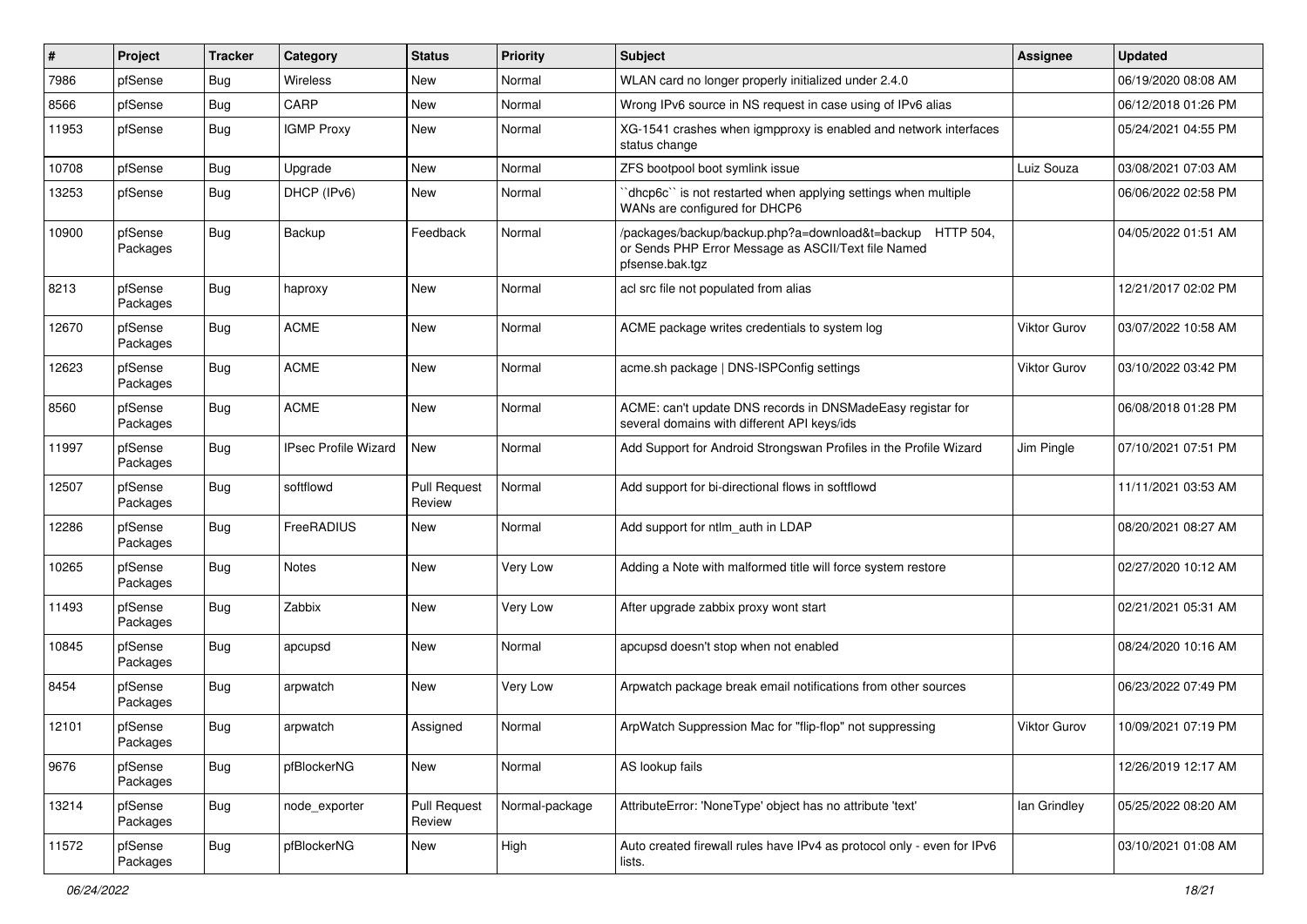| $\pmb{\#}$ | Project             | Tracker    | Category    | <b>Status</b> | <b>Priority</b> | <b>Subject</b>                                                                                  | <b>Assignee</b>     | <b>Updated</b>      |
|------------|---------------------|------------|-------------|---------------|-----------------|-------------------------------------------------------------------------------------------------|---------------------|---------------------|
| 9495       | pfSense<br>Packages | Bug        | AWS VPC     | New           | Normal          | AWS VPC VPN wizard produces incorrect config (SHA256 should be<br>SHA <sub>1</sub> )            |                     | 08/19/2019 02:45 PM |
| 9497       | pfSense<br>Packages | Bug        | AWS VPC     | New           | Normal          | AWS VPN Wizard: WebGUI times out.                                                               |                     | 11/13/2019 10:07 AM |
| 11098      | pfSense<br>Packages | <b>Bug</b> | Backup      | Feedback      | Normal          | Backup Files and Directories plugin crashes firewall if /root specified<br>as backup location   | <b>Viktor Gurov</b> | 12/23/2021 10:45 AM |
| 12167      | pfSense<br>Packages | Bug        | <b>FRR</b>  | Feedback      | Normal          | BGP TCP setkey not set if neighbor is in peer group                                             | <b>Viktor Gurov</b> | 09/16/2021 09:38 AM |
| 13114      | pfSense<br>Packages | <b>Bug</b> | <b>BIND</b> | Feedback      | Normal          | BIND calls rndc in rc_stop when named is not running                                            | <b>Stuart Wyatt</b> | 05/04/2022 12:41 PM |
| 10445      | pfSense<br>Packages | Bug        | <b>BIND</b> | Feedback      | Normal          | BIND crashed when added RPZ. rpz is not a master or slave zone.                                 |                     | 04/21/2022 12:40 PM |
| 12869      | pfSense<br>Packages | <b>Bug</b> | <b>BIND</b> | Feedback      | Normal          | Bind DNS Package AAAA filtering Broken on new ZFS Installs                                      | <b>Viktor Gurov</b> | 03/09/2022 12:38 PM |
| 11563      | pfSense<br>Packages | <b>Bug</b> | <b>BIND</b> | New           | High            | BIND GUI writes TXT records > 255 characters                                                    |                     | 02/27/2021 07:11 AM |
| 8197       | pfSense<br>Packages | Bug        | <b>BIND</b> | New           | Normal          | BIND UI fails to properly update zone with inline DNSSEC signing<br>enabled                     |                     | 02/18/2019 05:23 PM |
| 10330      | pfSense<br>Packages | Bug        | <b>BIND</b> | Feedback      | Normal          | BIND zone configuration displays wrong DS resource record with<br>inline DNSSEC signing enabled |                     | 04/21/2022 12:40 PM |
| 11074      | pfSense<br>Packages | <b>Bug</b> | <b>BIND</b> | New           | Low             | bind Zone Settings Zones, Save button opens "Confirmation required<br>to save changes"          |                     | 11/16/2020 11:08 AM |
| 11742      | pfSense<br>Packages | <b>Bug</b> | Suricata    | New           | Normal          | Blocking / Unblocking is not working correctly.                                                 |                     | 09/01/2021 11:08 AM |
| 10936      | pfSense<br>Packages | <b>Bug</b> | haproxy     | Feedback      | Normal          | both haproxy/haproxy-devel non-existent option lb-agent-chk                                     |                     | 04/21/2022 12:40 PM |
| 4088       | pfSense<br>Packages | <b>Bug</b> | squidguard  | Feedback      | Normal          | Buggy squidgurd config file is created                                                          | <b>Viktor Gurov</b> | 01/28/2021 10:01 AM |
| 1620       | pfSense<br>Packages | Bug        | Squid       | New           | Normal          | Can't use transparent proxy when using bridge.                                                  |                     | 10/07/2021 04:19 AM |
| 7403       | pfSense<br>Packages | <b>Bug</b> | FreeRADIUS  | New           | Normal          | Captive Portal + freeradius2 + MySQL problems with German Umlaut                                |                     | 03/17/2017 09:12 AM |
| 11388      | pfSense<br>Packages | Bug        | FreeRADIUS  | Feedback      | Normal          | Captive Portal authentication error with MySQL backend                                          | Viktor Gurov        | 02/10/2021 08:54 AM |
| 9012       | pfSense<br>Packages | Bug        | Squid       | New           | Very Low        | Captive Portal authentication in Squid Proxy Server does not work                               |                     | 10/12/2019 05:06 AM |
| 8251       | pfSense<br>Packages | <b>Bug</b> | FreeRADIUS  | Feedback      | Normal          | Captiveportal + FreeRadius "Last activity" resets to Session start                              |                     | 08/13/2019 11:10 AM |
| 12036      | pfSense<br>Packages | <b>Bug</b> | Zabbix      | Feedback      | Normal          | Certificate Manager page do not show Zabbix used certificates                                   | Viktor Gurov        | 07/15/2021 11:46 AM |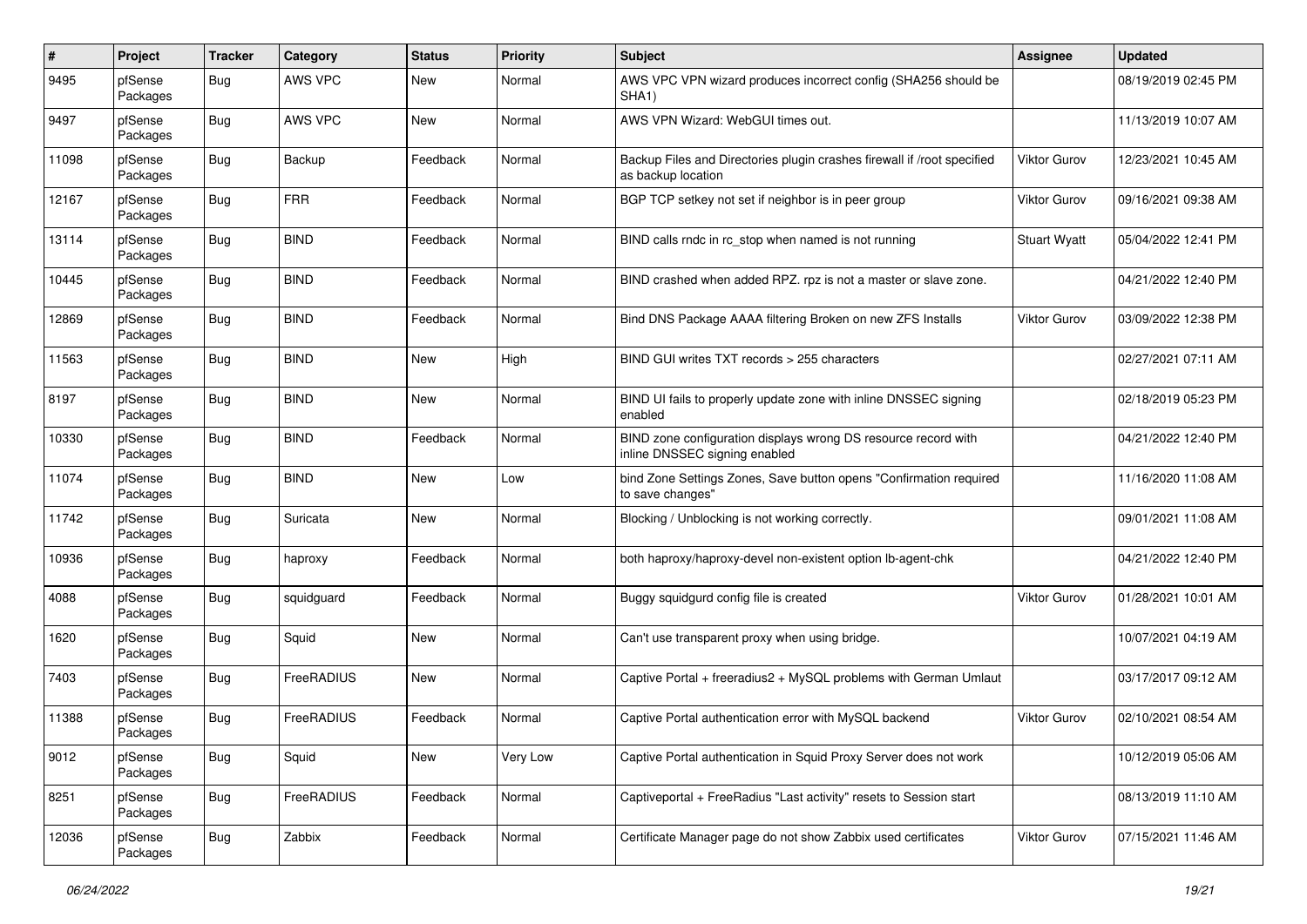| $\#$  | Project             | <b>Tracker</b> | Category                 | <b>Status</b> | <b>Priority</b> | <b>Subject</b>                                                                                              | <b>Assignee</b>       | <b>Updated</b>      |
|-------|---------------------|----------------|--------------------------|---------------|-----------------|-------------------------------------------------------------------------------------------------------------|-----------------------|---------------------|
| 12206 | pfSense<br>Packages | Bug            | NET-SNMP                 | Feedback      | Normal          | Certificate Manager page doesn't show Net-SNMP used certificates                                            | Viktor Gurov          | 12/30/2021 09:40 AM |
| 11054 | pfSense<br>Packages | Bug            | FreeRADIUS               | Assigned      | Normal          | Check Client Certificate CN not working as described                                                        | Viktor Gurov          | 12/14/2021 07:22 AM |
| 13073 | pfSense<br>Packages | Bug            | Squid                    | <b>New</b>    | Normal          | ClamAV - clamd dies with high CPU load and thus the C-ICAP of<br>squid-reverse proxy causes http:500 errors |                       | 04/19/2022 05:38 AM |
| 12188 | pfSense<br>Packages | Bug            | OpenVPN Client<br>Export | <b>New</b>    | Normal          | client export breaks multi remote configurations                                                            |                       | 10/02/2021 05:58 PM |
| 12258 | pfSense<br>Packages | <b>Bug</b>     | WireGuard                | Feedback      | Normal          | Copy key buttons only work in HTTPS mode                                                                    |                       | 02/03/2022 04:57 AM |
| 12423 | pfSense<br>Packages | <b>Bug</b>     | pfBlockerNG              | Feedback      | Normal          | Dashboard shows "SQLite database missing, Force Reload DNSBL to<br>recover!"                                |                       | 12/31/2021 01:06 PM |
| 10602 | pfSense<br>Packages | Bug            | Status Monitoring        | Confirmed     | Normal          | Dashboard->Traffic Graphs bandwidth designations on hover pop-ups                                           |                       | 10/10/2020 11:59 AM |
| 10601 | pfSense<br>Packages | Bug            | Status_Monitoring        | <b>New</b>    | Normal          | Dashboard->Traffic Graphs Scale is capped for outbound                                                      |                       | 05/29/2020 10:13 AM |
| 12924 | pfSense<br>Packages | Bug            | WireGuard                | New           | Normal          | <b>DNS Resolver WireGuard ACL Inconsistency</b>                                                             | Christian<br>McDonald | 04/10/2022 10:36 AM |
| 7453  | pfSense<br>Packages | Bug            | <b>ACME</b>              | New           | Normal          | DNS-ovh need to save or display consumer key                                                                |                       | 04/06/2017 10:54 AM |
| 12414 | pfSense<br>Packages | Bug            | pfBlockerNG              | Feedback      | Normal          | DNSBL SafeSearch page displays input validation error if DoH / DoT<br>blocking is not enabled               |                       | 12/30/2021 02:49 PM |
| 11980 | pfSense<br>Packages | <b>Bug</b>     | FreeRADIUS               | Feedback      | Normal          | EAP does not work with SQL backend                                                                          |                       | 07/21/2021 07:24 AM |
| 11414 | pfSense<br>Packages | Bug            | pfBlockerNG              | New           | Normal          | Enabling feed "Public DNS4 all" breaks some Google services                                                 |                       | 02/13/2021 02:46 AM |
| 10426 | pfSense<br>Packages | Bug            | Filer                    | Feedback      | Normal          | Filer must validate that File name is uniq                                                                  |                       | 04/20/2022 11:02 AM |
| 11180 | pfSense<br>Packages | Bug            | Filer                    | Feedback      | Normal          | Filer run action for files on sync that wan't been modified                                                 | Viktor Gurov          | 01/08/2021 07:27 AM |
| 11235 | pfSense<br>Packages | Bug            | Filer                    | New           | Normal          | Filer run script when "state" unchanged                                                                     |                       | 01/08/2021 07:24 AM |
| 11847 | pfSense<br>Packages | Bug            | <b>FRR</b>               | Feedback      | Normal          | Filters not applied to PEER Groups                                                                          | <b>Viktor Gurov</b>   | 07/30/2021 07:45 PM |
| 12667 | pfSense<br>Packages | <b>Bug</b>     | WireGuard                | New           | Normal          | Firewall Crashed After Upgrading Wireguard                                                                  |                       | 01/07/2022 09:18 AM |
| 13045 | pfSense<br>Packages | <b>Bug</b>     | WireGuard                | New           | Normal          | Firewall floating rules ignore WireGuard traffic                                                            |                       | 04/11/2022 09:40 AM |
| 11204 | pfSense<br>Packages | <b>Bug</b>     | NET-SNMP                 | Feedback      | Normal          | Fix net-snmp logging to syslog                                                                              | Jim Pingle            | 03/19/2021 05:10 AM |